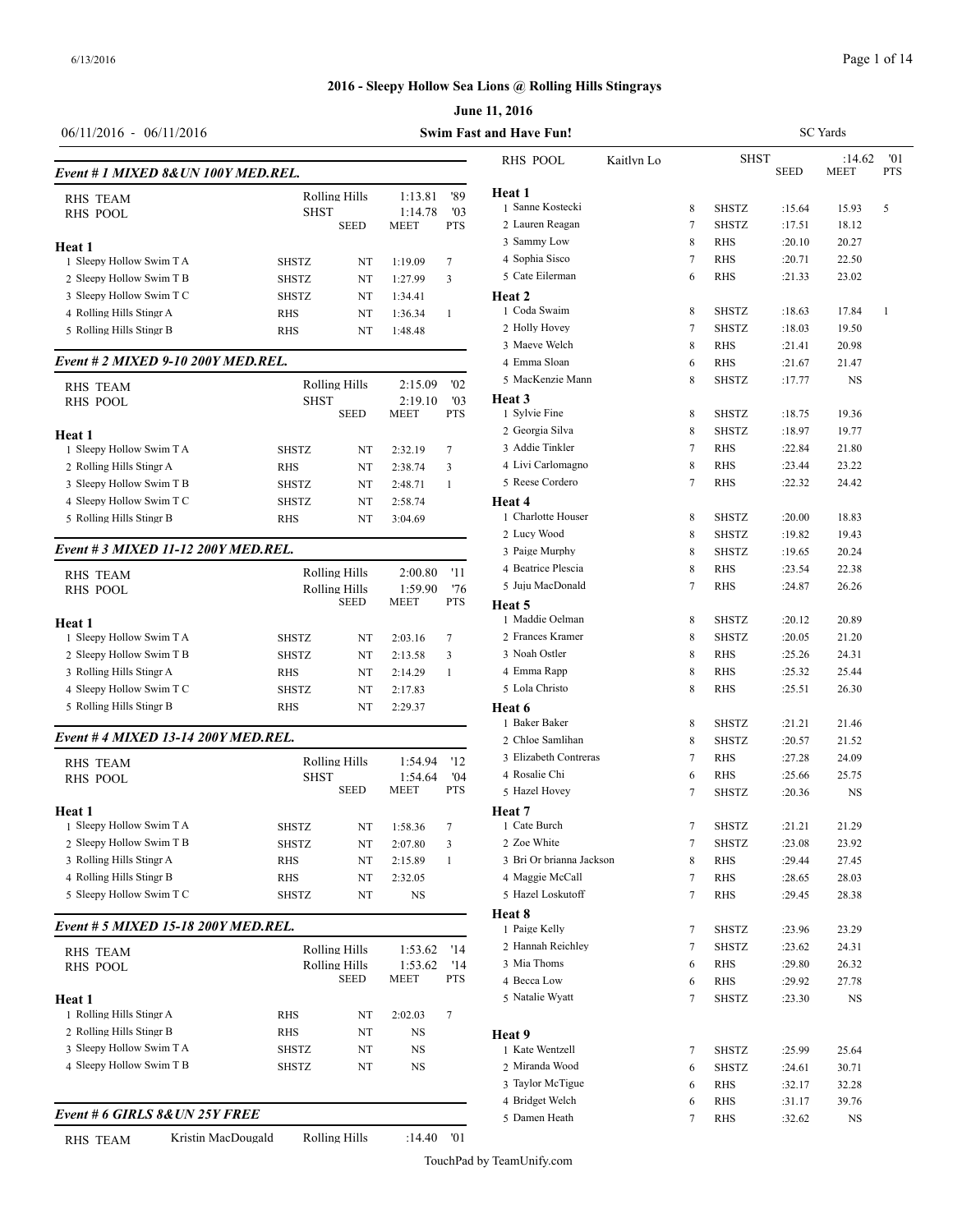|                           |                |              |        |           |   | <b>June 11, 2016</b>           |                |              |               |                 |
|---------------------------|----------------|--------------|--------|-----------|---|--------------------------------|----------------|--------------|---------------|-----------------|
| $06/11/2016 - 06/11/2016$ |                |              |        |           |   | <b>Swim Fast and Have Fun!</b> |                |              |               | <b>SC</b> Yards |
| Heat 10                   |                |              |        |           |   | 3 Santiago Desruisseau         | 8              | <b>SHSTZ</b> | :22.49        | 21.34           |
| 1 Sophia Lopez            | 8              | <b>SHSTZ</b> | :26.21 | 23.59     |   | 4 Luke Davis                   | 8              | <b>SHSTZ</b> | :20.85        | 21.4            |
| 2 Sophie Prussia          | 8              | <b>SHSTZ</b> | :26.01 | 25.51     |   | 5 Zayne Wachelka               | 6              | <b>SHSTZ</b> | :23.58        | 21.94           |
| 3 Audrey Inclenrock       | 7              | <b>RHS</b>   | :33.61 | 30.67     |   | Heat 7                         |                |              |               |                 |
| 4 Taylor Donaldson        | 7              | <b>SHSTZ</b> | :28.28 | 30.94     |   | 1 Benjamin Brasch              | 6              | <b>SHSTZ</b> | :26.69        | 25.50           |
| 5 Lane Miguel             | 6              | <b>RHS</b>   | :34.80 | 39.66     |   | 2 Aidan Dunn                   | 8              | <b>SHSTZ</b> | :24.13        | 26.31           |
| Heat 11                   |                |              |        |           |   | 3 Joey Griffin                 |                | <b>SHSTZ</b> | :24.71        | 27.04           |
| 1 Rowan Perkinson         | 7              | <b>SHSTZ</b> | :29.58 | 29.12     |   | 4 Jonathan Morales             |                | <b>SHSTZ</b> | :24.72        | N.              |
| 2 Sophia Mersereau        | 7              | <b>RHS</b>   | NT     | 31.67     |   | Heat 8                         |                |              |               |                 |
| 3 Esme Charles            | 8              | <b>SHSTZ</b> | :29.49 | 32.61     |   | 1 Cavan Donerv                 | 8              | <b>SHSTZ</b> | :27.28        | 26.21           |
| 4 Ella Blok               | 5              | <b>RHS</b>   | :38.20 | 40.28     |   | 2 Alex Powell-Merino           | 8              | <b>SHSTZ</b> | :27.20        | 26.99           |
| 5 Sloane Sosa             | $\overline{4}$ | <b>RHS</b>   | :49.15 | 49.94     |   | 3 Dylan Prussia                | 8              | <b>SHSTZ</b> | :33.17        | 32.87           |
| <b>Heat 12</b>            |                |              |        |           |   |                                |                |              |               |                 |
| 1 Kendall Crowell         | 8              | <b>RHS</b>   | NT     | 17.36     | 3 | Event # 8 GIRLS 9-10 50Y FREE  |                |              |               |                 |
| 2 Katie McConneloug       | 8              | <b>SHSTZ</b> | :31.09 | 31.98     |   | <b>RHS TEAM</b>                | Kathryn Murphy |              | Rolling Hills | :27             |
| 3 Sophia Osterman         | $\overline{4}$ | <b>RHS</b>   | NT     | <b>NS</b> |   | <b>RHS POOL</b>                | Kathryn Murphy |              | Rolling Hills | :27             |
| 4 Avery Valenzona         | 7              | <b>RHS</b>   | NT     | <b>NS</b> |   |                                |                |              | <b>SEED</b>   | <b>MEET</b>     |
| 5 Margaux Plescia         | 6              | <b>RHS</b>   | NT     | <b>NS</b> |   | Heat 1                         |                |              |               |                 |

#### *Event # 7 BOYS 8&UN 25Y FREE*

| <b>RHS TEAM</b>     | Adrian Adkison |              | <b>Rolling Hills</b> | :14.20 | 93           | 3 Leah Murphy     |
|---------------------|----------------|--------------|----------------------|--------|--------------|-------------------|
| <b>RHS POOL</b>     | D. Hemingway   |              | <b>Rolling Hills</b> | :14.40 | '76          | 4 Laurel Cooper   |
|                     |                |              | <b>SEED</b>          | MEET   |              | 5 Lexie Fox       |
| Heat 1              |                |              |                      |        |              | Heat 2            |
| 1 Nate Greenberg    | 7              | <b>SHSTZ</b> | :18.05               | 18.02  |              | 1 Samantha Gerne  |
| 2 Charlie Hinkelman | $\tau$         | <b>SHSTZ</b> | :17.96               | 19.57  |              | 2 Cleo Thebaut    |
| 3 Rosstin Pouradib  | 7              | <b>RHS</b>   | :20.74               | 20.40  | $\mathbf{1}$ | 3 Kaylei Weston   |
| 4 Peyton Egide      | $\overline{7}$ | <b>RHS</b>   | :19.12               | 20.79  |              | 4 Eva Vaca        |
| 5 Fabian Gonzalez   | $\tau$         | <b>RHS</b>   | :25.46               | 24.45  |              | 5 Isobel Samlihan |
| Heat 2              |                |              |                      |        |              | Heat 3            |
| 1 Kai Makino        | 8              | <b>SHSTZ</b> | :18.60               | 17.99  | 3            | 1 Katharine Diper |
| 2 Jonah Sher        | 7              | <b>SHSTZ</b> | :18.31               | 18.23  |              | 2 Madelyn Merge:  |
| 3 Fisher Straube    | 8              | <b>SHSTZ</b> | :18.64               | 19.20  |              | 3 Giada Reali     |
| 4 Mats Tyreus       | 7              | <b>RHS</b>   | :26.98               | 26.96  |              | 4 Celestina Gonza |
| 5 Rowan Sanctuary   | 6              | <b>RHS</b>   | :31.36               | 33.54  |              | 5 Lindsey Ross    |
| Heat 3              |                |              |                      |        |              | Heat 4            |
| 1 Liam Sigler       | 8              | <b>SHSTZ</b> | :18.72               | 18.01  |              | 1 Tessa Miller    |
| 2 Graham Perkinson  | 8              | <b>SHSTZ</b> | :19.11               | 18.49  |              | 2 Allegra Di Carp |
| 3 Walker Egide      | 4              | <b>RHS</b>   | :31.81               | 30.24  |              | 3 Avery Marne     |
| 4 Joey Gomez        | 6              | <b>RHS</b>   | :31.37               | 31.59  |              | 4 Hanna Thoms     |
| 5 Jack Sloan        | 8              | <b>RHS</b>   | :32.83               | 37.01  |              | 5 Savannah Reyno  |
| Heat 4              |                |              |                      |        |              | Heat 5            |
| 1 Alton Bender      | 8              | SHSTZ        | :19.54               | 17.56  | 5            | 1 Avery Hinkelma  |
| 2 Wyatt Kirchner    | 8              | <b>SHSTZ</b> | :19.49               | 19.96  |              | 2 Mina Swaim      |
| 3 Justin Tachiki    | 7              | <b>SHSTZ</b> | :19.58               | 19.98  |              | 3 Allie Milani    |
| 4 Jackson Sapp      | 6              | <b>RHS</b>   | :43.13               | 43.49  |              | 4 Sophie Small    |
| 5 Kousuke Kusakabe  | 7              | <b>RHS</b>   | :43.01               | 47.45  |              | 5 Caelyn Emery    |
| Heat 5              |                |              |                      |        |              | Heat 6            |
| 1 Sean Chamberlin   | 8              | <b>SHSTZ</b> | :19.86               | 19.31  |              | 1 Gabby Reichley  |
| 2 Chase Stein       | $\tau$         | <b>SHSTZ</b> | :19.59               | 19.79  |              | 2 Makena Quinon   |
| 3 Ben Mersereau     | 5              | <b>RHS</b>   | NT                   | 43.13  |              | 3 Sophia Britt    |
| 4 Gavin Weston      | 5              | <b>RHS</b>   | :45.36               | 44.73  |              | 4 Scarlett Ikeda  |
| 5 Brian Proksch     | 8              | <b>RHS</b>   | NT                   | NS     |              | 5 Gabi Ginocchio  |
| Heat 6              |                |              |                      |        |              | Heat 7            |
| 1 Luca Cirese       | 7              | <b>SHSTZ</b> | :20.66               | 19.15  |              | 1 Emmy Foster     |
| 2 James Chatard     | 6              | <b>SHSTZ</b> | :19.99               | 19.80  |              | 2 Quinn Joyce     |

| <b>nd Have Fun!</b>    |   |              | <b>SC</b> Yards |           |  |
|------------------------|---|--------------|-----------------|-----------|--|
| 3 Santiago Desruisseau | 8 | <b>SHSTZ</b> | :22.49          | 21.34     |  |
| 4 Luke Davis           | 8 | <b>SHSTZ</b> | :20.85          | 21.45     |  |
| 5 Zavne Wachelka       | 6 | <b>SHSTZ</b> | :23.58          | 21.94     |  |
| Heat 7                 |   |              |                 |           |  |
| 1 Benjamin Brasch      | 6 | <b>SHSTZ</b> | :26.69          | 25.50     |  |
| 2 Aidan Dunn           | 8 | <b>SHSTZ</b> | :24.13          | 26.31     |  |
| 3 Joey Griffin         | 7 | <b>SHSTZ</b> | :24.71          | 27.04     |  |
| 4 Jonathan Morales     | 7 | <b>SHSTZ</b> | :24.72          | <b>NS</b> |  |
| Heat 8                 |   |              |                 |           |  |
| 1 Cavan Donery         | 8 | <b>SHSTZ</b> | :27.28          | 26.21     |  |
| 2 Alex Powell-Merino   | 8 | <b>SHSTZ</b> | :27.20          | 26.99     |  |
| 3 Dylan Prussia        | 8 | <b>SHSTZ</b> | :33.17          | 32.87     |  |
|                        |   |              |                 |           |  |

| RHS TEAM                    | Kathryn Murphy |    |              | <b>Rolling Hills</b>                | :27.39 | '03          |
|-----------------------------|----------------|----|--------------|-------------------------------------|--------|--------------|
| RHS POOL                    | Kathryn Murphy |    |              | <b>Rolling Hills</b><br><b>SEED</b> | :27.82 | '03<br>PTS   |
|                             |                |    |              |                                     | MEET   |              |
| Heat 1<br>1 Loretta Hovey   |                | 10 | <b>SHSTZ</b> | :32.40                              | 32.69  | 5            |
| 2 Amelia Hughes             |                | 10 | <b>RHS</b>   | :34.42                              | 34.87  | 3            |
| 3 Leah Murphy               |                | 9  | <b>RHS</b>   | :33.80                              | 35.37  |              |
| 4 Laurel Cooper             |                | 10 | <b>SHSTZ</b> | :33.46                              | 35.37  |              |
| 5 Lexie Fox                 |                | 10 | <b>RHS</b>   | :35.77                              | 36.02  |              |
| Heat 2                      |                |    |              |                                     |        |              |
| 1 Samantha Gerner           |                | 10 | <b>SHSTZ</b> | :34.10                              | 35.02  | $\mathbf{1}$ |
| 2 Cleo Thebaut              |                | 9  | <b>RHS</b>   | :37.03                              | 36.09  |              |
| 3 Kaylei Weston             |                | 10 | <b>RHS</b>   | :36.71                              | 38.28  |              |
| 4 Eva Vaca                  |                | 10 | <b>SHSTZ</b> | :34.29                              | NS     |              |
| 5 Isobel Samlihan           |                | 10 | <b>SHSTZ</b> | :34.33                              | NS     |              |
| Heat 3                      |                |    |              |                                     |        |              |
| 1 Katharine Diperna-Pavlich |                | 10 | <b>SHSTZ</b> | :34.90                              | 36.01  |              |
| 2 Madelyn Mergenthaler      |                | 9  | <b>SHSTZ</b> | :35.92                              | 38.07  |              |
| 3 Giada Reali               |                | 10 | <b>RHS</b>   | :38.27                              | 39.47  |              |
| 4 Celestina Gonzales        |                | 9  | <b>RHS</b>   | :40.76                              | 41.92  |              |
| 5 Lindsey Ross              |                | 10 | <b>RHS</b>   | :39.84                              | 44.67  |              |
| Heat 4                      |                |    |              |                                     |        |              |
| 1 Tessa Miller              |                | 9  | <b>SHSTZ</b> | :36.28                              | 35.04  |              |
| 2 Allegra Di Carpegna       |                | 9  | <b>SHSTZ</b> | :36.53                              | 36.66  |              |
| 3 Avery Marne               |                | 9  | <b>SHSTZ</b> | :36.53                              | 39.63  |              |
| 4 Hanna Thoms               |                | 9  | RHS          | :42.24                              | 42.06  |              |
| 5 Savannah Reynolds         |                | 9  | <b>RHS</b>   | :41.89                              | 43.24  |              |
| Heat 5                      |                |    |              |                                     |        |              |
| 1 Avery Hinkelman           |                | 9  | <b>SHSTZ</b> | :36.55                              | 37.47  |              |
| 2 Mina Swaim                |                | 9  | <b>SHSTZ</b> | :36.71                              | 37.91  |              |
| 3 Allie Milani              |                | 9  | <b>RHS</b>   | :42.43                              | 42.02  |              |
| 4 Sophie Small              |                | 9  | <b>RHS</b>   | :44.23                              | 45.84  |              |
| 5 Caelyn Emery              |                | 9  | <b>RHS</b>   | :45.40                              | 49.40  |              |
| Heat 6                      |                |    |              |                                     |        |              |
| 1 Gabby Reichley            |                | 9  | <b>SHSTZ</b> | :37.00                              | 36.27  |              |
| 2 Makena Quinones           |                | 9  | <b>SHSTZ</b> | :37.35                              | 38.46  |              |
| 3 Sophia Britt              |                | 9  | <b>SHSTZ</b> | :37.26                              | 39.74  |              |
| 4 Scarlett Ikeda            |                | 9  | <b>RHS</b>   | :46.01                              | 44.44  |              |
| 5 Gabi Ginocchio            |                | 9  | <b>RHS</b>   | :46.86                              | 53.04  |              |
| Heat 7                      |                |    |              |                                     |        |              |
| 1 Emmy Foster               |                | 10 | <b>SHSTZ</b> | :38.14                              | 38.34  |              |
| 2 Ouinn Joyce               |                | 10 | <b>SHSTZ</b> | :37.45                              | 38.53  |              |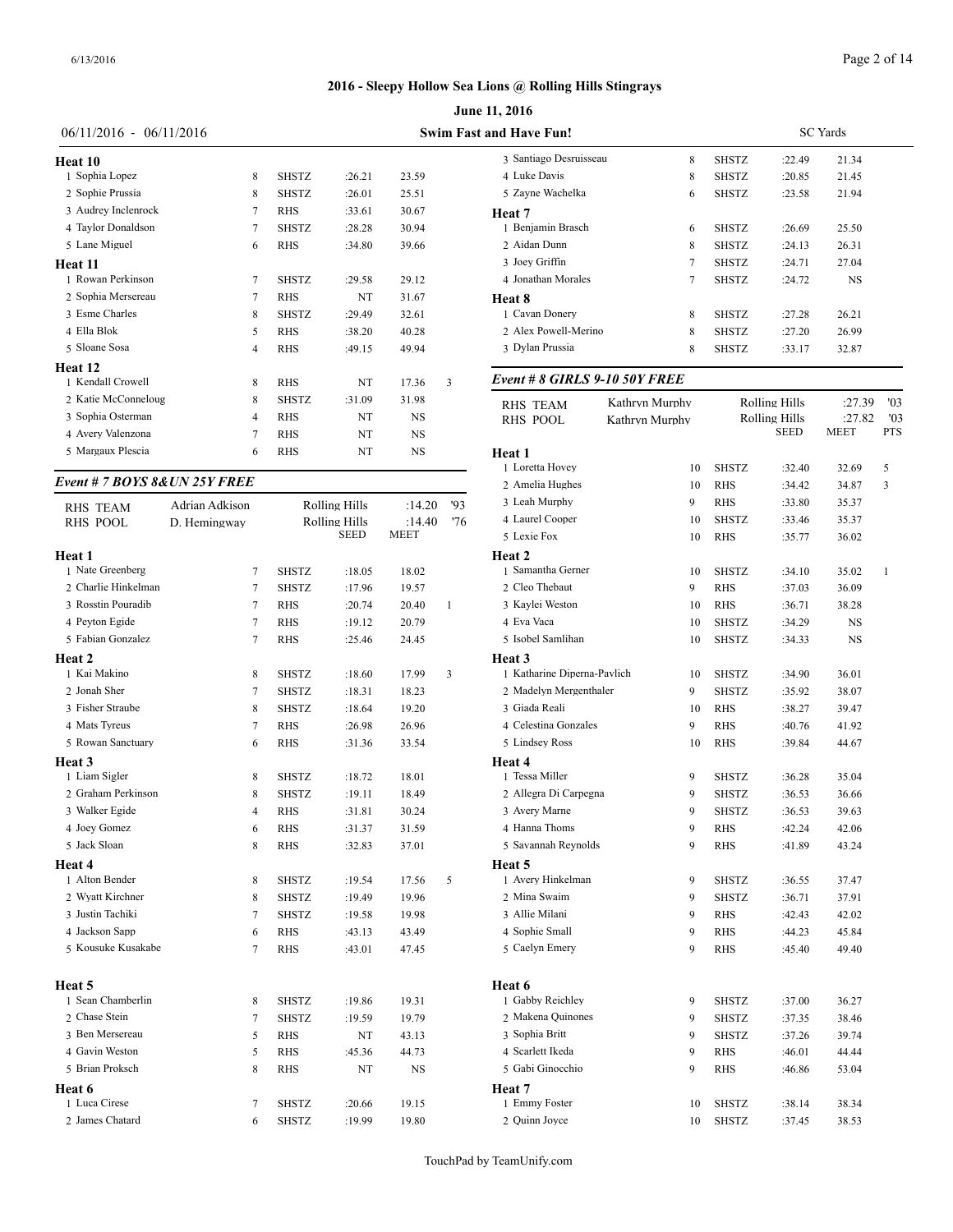|                            |    |              |        |           | <b>June 11, 2016</b>           |
|----------------------------|----|--------------|--------|-----------|--------------------------------|
| $06/11/2016 - 06/11/2016$  |    |              |        |           | <b>Swim Fast and Have Fun!</b> |
| 3 Jasmin Desruisseau       | 10 | <b>SHSTZ</b> | :40.65 | 40.04     | 3 Nick Carloma                 |
| 4 Kelsey Riemer            | 10 | <b>SHSTZ</b> | :37.85 | 41.16     | 4 Nathan Beaud                 |
| 5 Madison Welch            | 9  | <b>RHS</b>   | :57.67 | 53.54     | 5 Dylan Larroq                 |
| Heat 8                     |    |              |        |           | Heat 6                         |
| 1 Dempsey Boone            | 9  | <b>SHSTZ</b> | :40.97 | 40.12     | 1 Lucas Silva                  |
| 2 Farah Loll               | 10 | <b>SHSTZ</b> | :40.67 | 40.81     | 2 Eli Boone                    |
| 3 Alexandra Stein          | 10 | <b>SHSTZ</b> | :42.03 | 43.44     | 3 Paden Kane                   |
| 4 Charlotte Schock         | 10 | <b>SHSTZ</b> | :41.17 | 44.07     | 4 Michael Gom                  |
| 5 Georgia Debok            | 10 | <b>SHSTZ</b> | :42.53 | 47.04     | 5 Jaiden Suttles               |
| Heat 9                     |    |              |        |           | Heat 7                         |
| 1 Sara Rice                | 10 | <b>SHSTZ</b> | :45.28 | 45.59     | 1 Jack Grubb                   |
| 2 Maya Bar-Cohen           | 9  | <b>SHSTZ</b> | :44.93 | 46.36     | 2 Flynn McCon                  |
| 3 Taylor Renfrew           | 10 | <b>SHSTZ</b> | :46.05 | 46.92     | 3 Brody Rhodes                 |
| 4 Piper Kelly              | 9  | <b>SHSTZ</b> | :45.32 | 47.71     | 4 Ellis Chamber                |
| 5 Birdie Dillon            | 10 | <b>SHSTZ</b> | :42.85 | <b>NS</b> | 5 Aidan Brady                  |
| Heat 10                    |    |              |        |           | Heat 8                         |
| 1 Molly Clifford           | 10 | <b>SHSTZ</b> | :50.63 | 48.70     | 1 Stas Cornwell                |
| 2 Grace-May Hansen         | 9  | <b>RHS</b>   | NT     | 56.67     | 2 Jack Podboy                  |
| 3 Claire Ridella           | 10 | <b>SHSTZ</b> | :53.22 | 1:00.48   | 3 Travis Donald                |
| <b>EX Lucy Fredrickson</b> | 9  | <b>SHSTZ</b> | NT     | 50.69     | 4 Nash Winslov                 |
| 5 Clara Bohner             | 9  | <b>SHSTZ</b> | :49.36 | NS        |                                |
| Heat 11                    |    |              |        |           | Event # $10$ GL                |
| EX Mako Kusakabe           | 11 | <b>RHS</b>   | NT     | 58.15     | <b>RHS TEAM</b>                |
| EX Yuki Kusakabe           | 11 | <b>RHS</b>   | NT     | 58.61     | RHS POOL                       |

#### *Event # 9 BOYS 9-10 50Y FREE*

| <b>RHS TEAM</b>    | Daniel Hardman   |              | <b>Rolling Hills</b> | :28.78      | '09        | 1 Elizabeth Chatar |
|--------------------|------------------|--------------|----------------------|-------------|------------|--------------------|
| <b>RHS POOL</b>    | Zachary McIntyre |              | Novato Riptide       | :27.40      | '13        | 2 Alena Sharp      |
|                    |                  |              | <b>SEED</b>          | <b>MEET</b> | <b>PTS</b> | 3 Maeve O'Brien    |
| Heat 1             |                  |              |                      |             |            | 4 Laura Figone     |
| 1 Joey Cook        | 10               | <b>RHS</b>   | :31.94               | 31.79       | 5          | 5 Annelies Pieters |
| 2 Max Crock        | 9                | <b>SHSTZ</b> | :32.50               | 32.90       | 3          | Heat 2             |
| 3 Ayman Wachelka   | 9                | <b>SHSTZ</b> | :32.82               | 33.88       | 1          | 1 Holly Tarantino  |
| 4 Justin Suttles   | 10               | <b>RHS</b>   | :38.38               | 37.42       |            | 2 Natasha Grubb    |
| 5 Vaughn Miguel    | 9                | <b>RHS</b>   | :35.91               | <b>NS</b>   |            | 3 Ella Woodhead    |
| <b>Heat 2</b>      |                  |              |                      |             |            | 4 Liliana Pedroni  |
| 1 Whit Flake       | 9                | <b>SHSTZ</b> | :37.17               | 37.19       |            | 5 Isabel Owens     |
| 2 Matthew Pedroni  | 9                | <b>RHS</b>   | :38.58               | 38.23       |            | Heat 3             |
| 3 Griffin Cooper   | 10               | <b>SHSTZ</b> | :37.19               | 38.91       |            | 1 Gwen Kallmeye    |
| 4 Joseph Riccio    | 9                | <b>RHS</b>   | :38.52               | 39.12       |            | 2 Schuyler Kallme  |
| 5 Hayden Long      | 9                | <b>SHSTZ</b> | :36.69               | 39.28       |            | 3 Lily El-Masri    |
| Heat 3             |                  |              |                      |             |            | 4 Logan Jones      |
| 1 Drake Fruhauf    | 10               | <b>SHSTZ</b> | :37.27               | 37.77       |            | 5 Lauren Brady     |
| 2 Haakon Lacy      | 10               | <b>SHSTZ</b> | :37.41               | 38.72       |            | Heat 4             |
| 3 Owen Pinder      | 10               | <b>RHS</b>   | :41.52               | 40.87       |            | 1 Isabel Folkers   |
| 4 Marcus Proksch   | 10               | <b>RHS</b>   | :41.12               | 43.65       |            | 2 Isabella Riccio  |
| 5 Jake Tinkler     | 9                | <b>RHS</b>   | :41.43               | 45.86       |            | 3 Anika Lundbaek   |
| Heat 4             |                  |              |                      |             |            | 4 Olivia Dow       |
| 1 Liam Kriessmann  | 10               | <b>SHSTZ</b> | :37.58               | 36.95       |            | 5 Yuki Kusakabe    |
| 2 Jaden Sher       | 10               | <b>SHSTZ</b> | :37.55               | 37.22       |            | Heat 5             |
| 3 Charlie Harges   | 9                | <b>SHSTZ</b> | :37.95               | 38.48       |            | 1 Courtney Mar     |
| 4 Kieran Sanctuary | 9                | <b>RHS</b>   | :44.36               | 45.24       |            | 2 Charlotte Burch  |
| 5 Mason Weston     | 9                | <b>RHS</b>   | :43.19               | 45.76       |            | 3 Gillian Mahl     |
|                    |                  |              |                      |             |            | 4 Lauren Matthys   |
| Heat 5             |                  |              |                      |             |            | 5 Mako Kusakabe    |
| 1 Ian Sharp        | 9                | <b>SHSTZ</b> | :38.75               | 40.85       |            |                    |
| 2 Edan Seymour     | 10               | <b>SHSTZ</b> | :39.20               | 40.88       |            | Heat 6             |
|                    |                  |              |                      |             |            |                    |

 Nathan Beaudette 9 RHS :45.57 47.95 Dylan Larroque 9 RHS :46.61 48.43 **Heat 6** 1 Lucas Silva 10 SHSTZ :40.27 42.30 2 Eli Boone 10 SHSTZ :41.95 43.31 Paden Kane 10 SHSTZ :41.40 44.71 Michael Gomez 9 RHS :47.61 48.07 Jaiden Suttles 9 RHS :47.48 50.18 **Heat 7** Jack Grubb 9 SHSTZ :42.30 42.98 Flynn McConneloug 10 SHSTZ :43.97 44.43 Brody Rhodes 10 SHSTZ :45.32 45.82 Ellis Chamberlin 10 SHSTZ :44.32 46.82 Aidan Brady 9 RHS :50.58 1:05.17 **Heat 8** Stas Cornwell 9 SHSTZ :47.58 43.91 2 Jack Podboy 9 SHSTZ :47.76 48.49 Travis Donaldson 9 SHSTZ :51.24 51.96 Nash Winslow 9 SHSTZ :56.76 1:00.38

Nick Carlomagno 9 RHS :45.89 47.58

#### *Event # 10 GIRLS 11-12 50Y FREE*

| <b>RHS TEAM</b>           | Kathryn Murphy  |              | <b>Rolling Hills</b> | :26.49         | '04               |
|---------------------------|-----------------|--------------|----------------------|----------------|-------------------|
| <b>RHS POOL</b>           | Elisabeth Rosen | <b>SHST</b>  | <b>SEED</b>          | :25.95<br>MEET | '06<br><b>PTS</b> |
| Heat 1                    |                 |              |                      |                |                   |
| 1 Elizabeth Chatard       | 12              | <b>SHSTZ</b> | :26.64               | 27.23          | 5                 |
| 2 Alena Sharp             | 11              | <b>SHSTZ</b> | :28.40               | 28.94          |                   |
| 3 Maeve O'Brien           | 11              | <b>RHS</b>   | :29.36               | 29.04          | $\mathbf{1}$      |
| 4 Laura Figone            | 12              | <b>RHS</b>   | :29.73               | 29.92          |                   |
| 5 Annelies Pieters-Kwiers | 12              | <b>RHS</b>   | :32.36               | 32.57          |                   |
| Heat 2                    |                 |              |                      |                |                   |
| 1 Holly Tarantino         | 11              | <b>SHSTZ</b> | :28.42               | 28.75          | 3                 |
| 2 Natasha Grubb           | 11              | <b>SHSTZ</b> | :29.46               | 29.85          |                   |
| 3 Ella Woodhead           | 12              | <b>SHSTZ</b> | :29.43               | 30.29          |                   |
| 4 Liliana Pedroni         | 11              | <b>RHS</b>   | :33.79               | 35.47          |                   |
| 5 Isabel Owens            | 11              | <b>RHS</b>   | :32.52               | $_{\rm NS}$    |                   |
| Heat 3                    |                 |              |                      |                |                   |
| 1 Gwen Kallmeyer          | 12              | <b>SHSTZ</b> | :30.69               | 30.78          |                   |
| 2 Schuyler Kallmeyer      | 12              | <b>SHSTZ</b> | :30.89               | 31.06          |                   |
| 3 Lily El-Masri           | 12              | <b>RHS</b>   | :34.38               | 35.14          |                   |
| 4 Logan Jones             | 11              | RHS          | :36.51               | 38.05          |                   |
| 5 Lauren Brady            | 11              | <b>RHS</b>   | :37.81               | 38.31          |                   |
| Heat 4                    |                 |              |                      |                |                   |
| 1 Isabel Folkers          | 12              | <b>SHSTZ</b> | :31.74               | 31.49          |                   |
| 2 Isabella Riccio         | 11              | <b>RHS</b>   | :42.38               | 45.23          |                   |
| 3 Anika Lundbaek          | 12              | <b>SHSTZ</b> | :33.11               | $_{\rm NS}$    |                   |
| 4 Olivia Dow              | 12              | <b>SHSTZ</b> | :32.69               | $_{\rm NS}$    |                   |
| 5 Yuki Kusakabe           | 11              | <b>RHS</b>   | :55.49               | $_{\rm NS}$    |                   |
| Heat 5                    |                 |              |                      |                |                   |
| 1 Courtney Mar            | 12              | <b>SHSTZ</b> | :34.37               | 33.70          |                   |
| 2 Charlotte Burch         | 11              | <b>SHSTZ</b> | :33.39               | 34.59          |                   |
| 3 Gillian Mahl            | 11              | <b>SHSTZ</b> | :34.05               | 35.82          |                   |
| 4 Lauren Matthys          | 12              | <b>SHSTZ</b> | :34.02               | 35.95          |                   |
| 5 Mako Kusakabe           | 11              | <b>RHS</b>   | 1:05.21              | <b>NS</b>      |                   |
|                           |                 |              |                      |                |                   |

SC Yards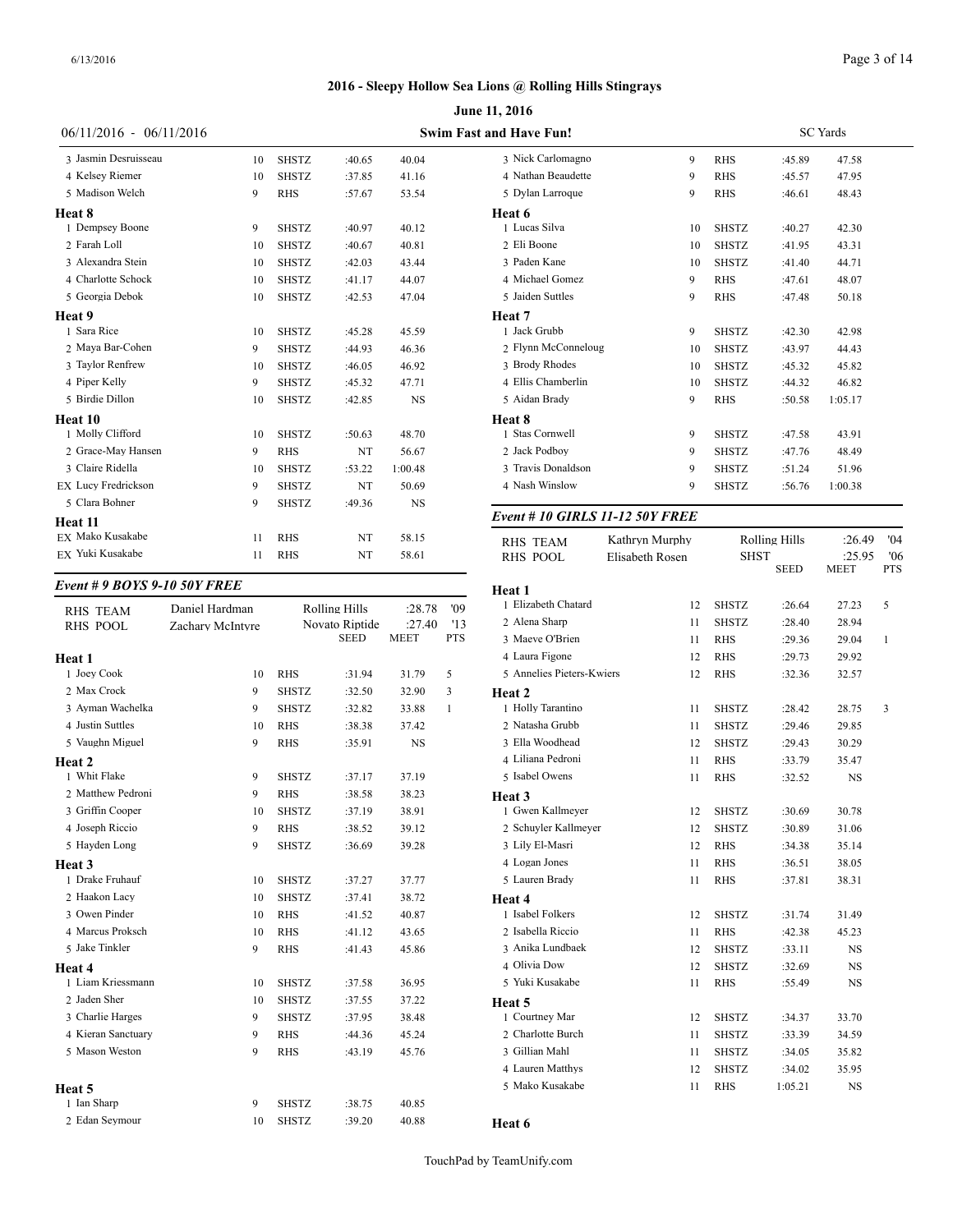|                                   |                |              |                              |                       |                   | June 11, 2016                  |  |
|-----------------------------------|----------------|--------------|------------------------------|-----------------------|-------------------|--------------------------------|--|
| 06/11/2016 - 06/11/2016           |                |              |                              |                       |                   | <b>Swim Fast and Have Fun!</b> |  |
| Heat 6                            |                |              |                              |                       |                   |                                |  |
| 1 Sophia Riemer                   | 12             | <b>SHSTZ</b> | :34.47                       | 34.51                 |                   | Event # 12 GIRLS 13-14 50Y     |  |
| 2 Olivia Rice                     | 12             | <b>SHSTZ</b> | :34.69                       | 35.07                 |                   | Katrina K<br><b>RHS TEAM</b>   |  |
| 3 Harley Debok                    | 12             | <b>SHSTZ</b> | :34.77                       | 35.23                 |                   | <b>RHS POOL</b><br>Alvssa Lo   |  |
| 4 Katherine Schock                | 12             | <b>SHSTZ</b> | :34.94                       | 36.43                 |                   |                                |  |
| 5 Lucy Hinkelman                  | 11             | <b>SHSTZ</b> | :34.64                       | <b>NS</b>             |                   | Heat 1<br>1 Bella Moynihan     |  |
| <b>Heat 7</b><br>1 Adriana Medina |                |              |                              |                       |                   | 2 Anna Wooster                 |  |
| 2 Zoe Nicol                       | 12             | <b>SHSTZ</b> | :35.26                       | 36.44                 |                   | 3 Emilia Oblites               |  |
|                                   | 12             | <b>SHSTZ</b> | :36.50                       | 37.21                 |                   | 4 Brooke Cordero               |  |
| 3 Jane Cornwell                   | 11             | <b>SHSTZ</b> | :35.86                       | 37.59                 |                   | 5 Vivian Leida                 |  |
| 4 Francesca Britt                 | 11             | <b>SHSTZ</b> | :36.16                       | 40.21                 |                   |                                |  |
| 5 Stella Cico                     | 11             | <b>SHSTZ</b> | :35.47                       | <b>NS</b>             |                   | Heat 2<br>1 Fiona Corr         |  |
| <b>Heat 8</b>                     |                |              |                              |                       |                   |                                |  |
| 1 Yasmine Lofstrom                | 11             | <b>SHSTZ</b> | :37.09                       | 36.69                 |                   | 2 Francesca Moynihan           |  |
| 2 Chloe Krashanoff                | 12             | <b>SHSTZ</b> | :38.51                       | 39.84                 |                   | 3 Abby Dillon                  |  |
| 3 Lulu Flake                      | 11             | <b>SHSTZ</b> | :40.64                       | 43.18                 |                   | 4 Sadie Ikeda                  |  |
| 4 Brooke Oswald                   | 11             | <b>SHSTZ</b> | :36.81                       | <b>NS</b>             |                   | 5 Kayla Hamilton               |  |
| 5 Margot West                     | 11             | <b>SHSTZ</b> | :36.87                       | <b>NS</b>             |                   | Heat 3<br>1 Sofia Vaca         |  |
| Heat 9<br>1 Nina-Marié Sadie      | 11             | <b>SHSTZ</b> | NT                           | 39.65                 |                   | 2 Mia Lacy                     |  |
| 2 Sinead Donery                   | 11             | <b>SHSTZ</b> | :40.97                       | 40.57                 |                   | 3 Gigi Zarrehparvar            |  |
| 3 Frances Di Carpegna             | 11             | <b>SHSTZ</b> | :41.13                       | 41.13                 |                   | 4 Angie Starn                  |  |
| 4 Ellie Wooster                   | 12             | <b>SHSTZ</b> | :45.65                       | 47.26                 |                   | 5 Jasmine Nemerovski           |  |
|                                   |                |              |                              |                       |                   | Heat 4                         |  |
| Event # 11 BOYS 11-12 50Y FREE    |                |              |                              |                       |                   | 1 Ava White                    |  |
| <b>RHS TEAM</b>                   | Daniel Hardman |              | <b>Rolling Hills</b>         | :24.00                | '11               | 2 Olivia Shaver                |  |
| <b>RHS POOL</b>                   | Daniel Hardman |              | Rolling Hills<br><b>OFFD</b> | :24.40<br><b>MEDE</b> | '11<br><b>DTC</b> | 3 Grace Newell                 |  |

| RHS PUUL           | Daniel Hardman |              | <b>ROHILLY</b> | .24.40      | 11         |                        |
|--------------------|----------------|--------------|----------------|-------------|------------|------------------------|
|                    |                |              | <b>SEED</b>    | <b>MEET</b> | <b>PTS</b> | Heat 5                 |
| Heat 1             |                |              |                |             |            | 1 Sasha Frey           |
| 1 Donovan Duro     | 12             | <b>SHSTZ</b> | :26.82         | 27.73       | 5          | 2 Stasia Winslow       |
| 2 Micah Sher       | 11             | <b>SHSTZ</b> | :27.28         | 29.58       | 3          | 3 Fiona Chamber        |
| 3 Aedan Rees       | 12             | <b>RHS</b>   | :32.33         | 32.35       | 1          |                        |
| 4 Amos Blanchard   | 12             | <b>RHS</b>   | :32.50         | 33.70       |            | Event # 13 <b>BO</b> Y |
| 5 Nami Pouradib    | 11             | <b>RHS</b>   | :35.50         | 36.73       |            | <b>RHS TEAM</b>        |
| Heat 2             |                |              |                |             |            | <b>RHS POOL</b>        |
| 1 Dominic Haggard  | 12             | <b>SHSTZ</b> | :29.03         | 30.08       |            |                        |
| 2 Brady Long       | 11             | <b>SHSTZ</b> | :30.14         | 30.40       |            | Heat 1                 |
| 3 Nate Wolford     | 12             | <b>SHSTZ</b> | :29.36         | 31.08       |            | 1 Ray Holmberg         |
| 4 Colin Eilerman   | 11             | <b>RHS</b>   | :37.33         | 37.30       |            | 2 Ben Egan             |
| 5 Jackson Goodrich | 11             | <b>RHS</b>   | :39.61         | 38.80       |            | 3 Tak Maga             |
| <b>Heat 3</b>      |                |              |                |             |            | 4 John Kreps           |
| 1 Leif Lacy        | 12             | <b>SHSTZ</b> | :30.89         | 31.04       |            | 5 Brendan Grims        |
| 2 Taz Fruhauf      | 12             | <b>SHSTZ</b> | :31.14         | 31.10       |            | Heat 2                 |
| 3 Will Burch       | 11             | <b>SHSTZ</b> | :31.02         | 31.41       |            | 1 Gavin Dow            |
| 4 George Shryock   | 12             | <b>SHSTZ</b> | :32.03         | 32.07       |            | 2 Holden Cooper        |
| 5 Josh Danziger    | 11             | <b>RHS</b>   | :42.85         | 44.67       |            | 3 Isaiah Williams      |
| Heat 4             |                |              |                |             |            | 4 Trevor Fox           |
| 1 Dillon Joyce     | 12             | <b>SHSTZ</b> | :32.83         | 33.32       |            | 5 Griffin Gowdy        |
| 2 Tucker Briggs    | 11             | <b>SHSTZ</b> | :32.62         | 33.73       |            | Heat 3                 |
| 3 Henry Houser     | 12             | <b>SHSTZ</b> | :33.97         | 34.80       |            | 1 Ian Christie         |
| 4 Jack Newell      | 12             | <b>SHSTZ</b> | :36.67         | 37.66       |            | 2 Gregory Finn         |
| 5 Andrew Brouwer   | 11             | <b>SHSTZ</b> | :35.24         | <b>NS</b>   |            | 3 Tate Miller          |
| Heat 5             |                |              |                |             |            | 4 Jack Wyatt           |
| 1 Simon Straube    | 12             | <b>SHSTZ</b> | :37.25         | 35.57       |            | 5 Lars Matthys         |
| 2 Paul Holmberg    | 11             | <b>SHSTZ</b> | :37.58         | 38.20       |            |                        |
| 3 George Charles   | 11             | <b>SHSTZ</b> | :38.72         | 38.43       |            | Heat 4                 |
|                    |                |              |                |             |            |                        |

| and Have Fun!                   |                     |                     |                              | <b>SC</b> Yards       |                   |
|---------------------------------|---------------------|---------------------|------------------------------|-----------------------|-------------------|
|                                 |                     |                     |                              |                       |                   |
| Event # 12 GIRLS 13-14 50Y FREE |                     |                     |                              |                       |                   |
| <b>RHS TEAM</b>                 | Katrina Kaszpurenko |                     | Rolling Hills                | :25.54                | '00               |
| <b>RHS POOL</b>                 | Alyssa Lo           |                     | <b>SHST</b><br>SEED          | :25.41<br>MEET        | '04<br>PTS        |
| Heat 1                          |                     |                     |                              |                       |                   |
| 1 Bella Moynihan                | 14                  | SHSTZ               | :26.49                       | 26.68                 | 5                 |
| 2 Anna Wooster                  | 14                  | <b>SHSTZ</b>        | :27.55                       | 27.85                 |                   |
| 3 Emilia Oblites                | 13                  | <b>RHS</b>          | :28.97                       | 29.52                 | $\mathbf{1}$      |
| 4 Brooke Cordero                | 13                  | <b>RHS</b>          | :31.15                       | 32.39                 |                   |
| 5 Vivian Leida                  | 14                  | <b>RHS</b>          | :32.37                       | 33.07                 |                   |
| Heat 2                          |                     |                     |                              |                       |                   |
| 1 Fiona Corr                    | 14                  | SHSTZ               | :30.25                       | 30.66                 |                   |
| 2 Francesca Moynihan            | 13                  | <b>SHSTZ</b>        | :29.44                       | 30.73                 |                   |
| 3 Abby Dillon                   | 14                  | SHSTZ               | :29.64                       | 32.24                 |                   |
| 4 Sadie Ikeda                   | 13                  | <b>RHS</b>          | :32.80                       | 33.06                 |                   |
| 5 Kayla Hamilton                | 14                  | <b>RHS</b>          | :33.50                       | 34.64                 |                   |
| Heat 3                          |                     |                     |                              |                       |                   |
| 1 Sofia Vaca                    | 13                  | SHSTZ               | :30.51                       | 31.04                 |                   |
| 2 Mia Lacy                      | 14                  | <b>SHSTZ</b>        | :30.89                       | 31.57                 |                   |
| 3 Gigi Zarrehparvar             | 13                  | RHS                 | NT                           | 34.33                 |                   |
| 4 Angie Starn                   | 13                  | <b>RHS</b>          | :34.65                       | 34.71                 |                   |
| 5 Jasmine Nemerovski            | 13                  | <b>RHS</b>          | :34.72                       | 35.15                 |                   |
| Heat 4<br>1 Ava White           |                     |                     |                              |                       |                   |
| 2 Olivia Shaver                 | 13                  | <b>SHSTZ</b>        | :31.49                       | 32.08                 |                   |
| 3 Grace Newell                  | 13                  | RHS<br><b>SHSTZ</b> | NT                           | 32.84                 |                   |
|                                 | 14                  |                     | :33.72                       | NS                    |                   |
| Heat 5<br>1 Sasha Frey          | 13                  | SHSTZ               | NT                           | 27.47                 | 3                 |
| 2 Stasia Winslow                | 13                  | SHSTZ               | :35.67                       | 34.76                 |                   |
| 3 Fiona Chamberlin              | 13                  | SHSTZ               | :34.75                       | 35.46                 |                   |
|                                 |                     |                     |                              |                       |                   |
| Event # 13 BOYS 13-14 50Y FREE  |                     |                     |                              |                       |                   |
| <b>RHS TEAM</b>                 | Daniel Hardman      |                     | Rolling Hills                | :22.64                | '13               |
| <b>RHS POOL</b>                 | Daniel Hardman      |                     | Rolling Hills<br><b>SEED</b> | :23.13<br><b>MEET</b> | '13<br><b>PTS</b> |
|                                 |                     |                     |                              |                       |                   |
| Heat 1<br>1 Ray Holmberg        | 14                  | SHSTZ               | :24.82                       | 25.03                 | 5                 |
| 2 Ben Egan                      | 14                  | SHSTZ               | :25.17                       | 25.43                 | 3                 |
| 3 Tak Maga                      | 13                  | <b>RHS</b>          | :29.12                       | 29.04                 | 1                 |
| 4 John Kreps                    | 13                  | RHS                 | :31.16                       | 30.65                 |                   |
| 5 Brendan Grimshaw              | 13                  | <b>RHS</b>          | :32.46                       | 34.09                 |                   |
| Heat 2                          |                     |                     |                              |                       |                   |
| 1 Gavin Dow                     | 14                  | SHSTZ               | :25.43                       | 26.32                 |                   |
| 2 Holden Cooper                 | 14                  | SHSTZ               | :26.04                       | 26.85                 |                   |
| 3 Isaiah Williams               | 13                  | SHSTZ               | :26.89                       | 27.36                 |                   |
| 4 Trevor Fox                    | 13                  | RHS                 | :34.06                       | 34.03                 |                   |
| 5 Griffin Gowdy                 | 13                  | <b>RHS</b>          | :35.47                       | NS                    |                   |
|                                 |                     |                     |                              |                       |                   |
| Heat 3<br>1 Ian Christie        | 14                  | SHSTZ               | :27.36                       | 27.91                 |                   |
| 2 Gregory Finn                  | 13                  | <b>SHSTZ</b>        | :28.53                       | 28.49                 |                   |
| 3 Tate Miller                   | 13                  | SHSTZ               | :27.90                       | 28.73                 |                   |
| 4 Jack Wyatt                    | 14                  | SHSTZ               | :28.21                       | 29.20                 |                   |
| 5 Lars Matthys                  | 14                  | SHSTZ               | :27.74                       | 30.36                 |                   |
|                                 |                     |                     |                              |                       |                   |

13 SHSTZ :30.00 31.41

TouchPad by TeamUnify.com

**Heat 4**<br>1 Miles Crock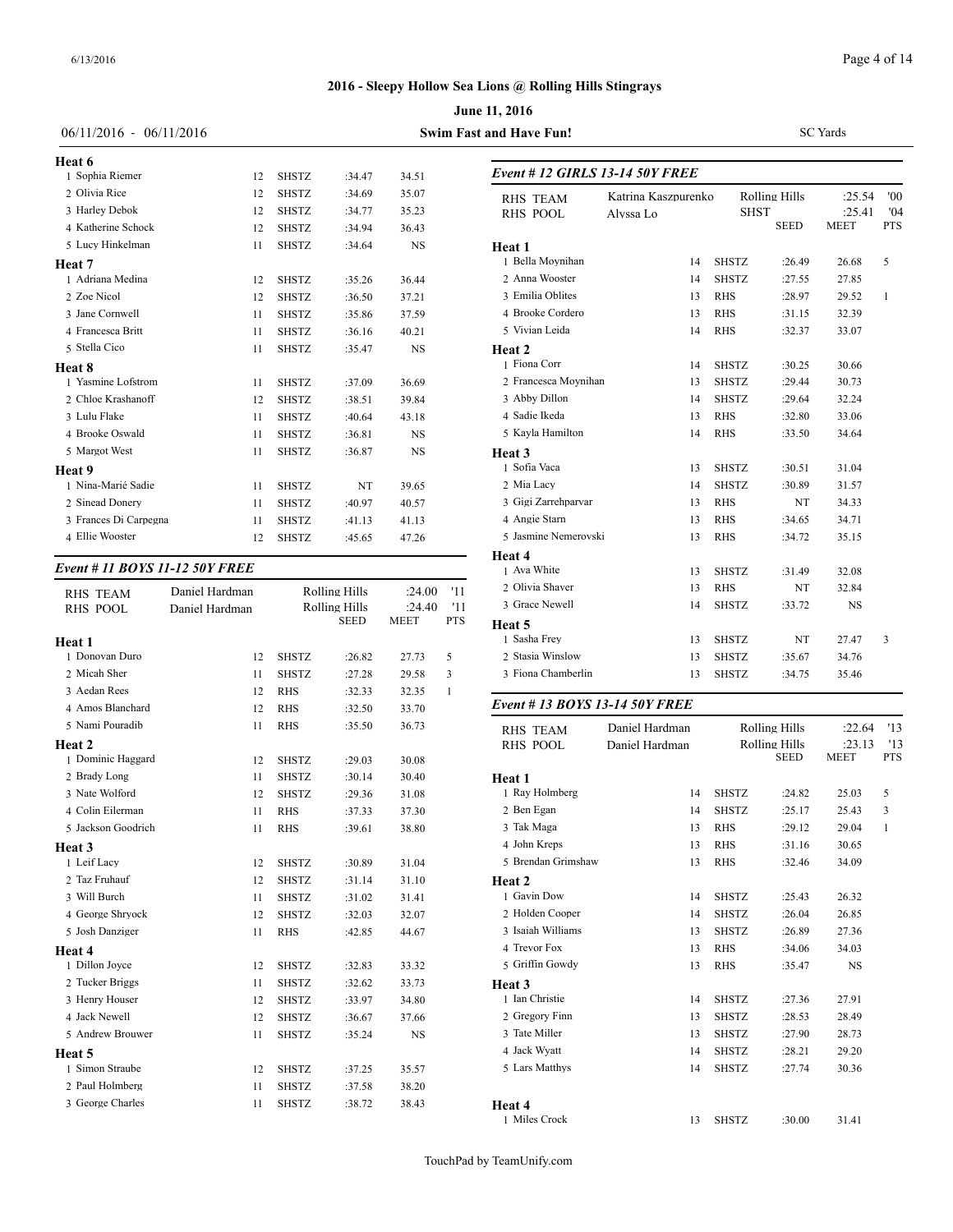|                                    |                   |              |                      |             |              | June 11, 2016                              |
|------------------------------------|-------------------|--------------|----------------------|-------------|--------------|--------------------------------------------|
| 06/11/2016 - 06/11/2016            |                   |              |                      |             |              | <b>Swim Fast and Have Fun!</b>             |
| 2 Jack Reuter                      | 14                | <b>SHSTZ</b> | :31.93               | 32.89       |              | 3 Emma Rapp                                |
| 3 Wyatt Thomas                     | 13                | <b>SHSTZ</b> | :33.20               | NS          |              | 4 Maggie McCall                            |
| 4 Jack Bohner                      | 13                | <b>SHSTZ</b> | :28.70               | NS          |              | 5 MacKenzie Mann                           |
| Event # 14 GIRLS 15-18 100Y FREE   |                   |              |                      |             |              | Heat 4                                     |
| <b>RHS TEAM</b>                    | Sophia Adkison    |              | Rolling Hills        | :55.30      | '98          | 1 Elsa Wahlstrom                           |
| <b>RHS POOL</b>                    | Francesca Lollini |              | SwimMarin            | :56.84      | '03          | 2 Frances Kramer                           |
|                                    |                   |              | <b>SEED</b>          | <b>MEET</b> | <b>PTS</b>   | 3 Maddie Oelman                            |
| Heat 1                             |                   |              |                      |             |              | 4 Ella Bartley                             |
| 1 Caitlin Gregory                  | 16                | <b>SHSTZ</b> | NT                   | 1:03.24     | 5            | 5 Noah Ostler                              |
| 2 Rebecca Oblites                  | 15                | <b>RHS</b>   | 1:02.69              | 1:03.54     | 3            | Heat 5                                     |
| 3 Molly Grimshaw                   | 15                | <b>RHS</b>   | 1:03.79              | 1:04.50     | 1            | 1 Lauren Reagan                            |
| 4 Rachel Houlihan                  | 15                | <b>RHS</b>   | 1:09.23              | 1:10.21     |              | 2 Becca Low                                |
| 5 Sofia Medina                     | 15                | <b>SHSTZ</b> | 1:09.86              | 1:10.49     |              | 3 Juju MacDonald                           |
| Heat <sub>2</sub>                  |                   |              |                      |             |              | 4 Taylor McTigue                           |
| 1 Tori Tarantino                   | 16                | <b>SHSTZ</b> | NT                   | 1:07.69     |              | 5 Hazel Hovey                              |
| 2 Maegen Dillon                    | 16                | <b>SHSTZ</b> | NT                   | 1:11.17     |              | Heat 6                                     |
| Event #15 BOYS 15-18 100Y FREE     |                   |              |                      |             |              | 1 Charlotte Houser<br>2 Katie Murphy       |
|                                    | N. Larson         |              | Rolling Hills        | :49.05      | '80          | 3 Paige Kelly                              |
| <b>RHS TEAM</b><br><b>RHS POOL</b> | <b>Tom Pierce</b> |              | Rolling Hills        | :50.07      | '90          | 4 Mia Thoms                                |
|                                    |                   |              | <b>SEED</b>          | MEET        | PTS          | 5 Hazel Loskutoff                          |
| Heat 1                             |                   |              |                      |             |              | Heat 7                                     |
| 1 Sawyer Ikeda                     | 17                | <b>RHS</b>   | :54.05               | 53.97       | 5            | 1 Zoe White                                |
| 2 Ouinn Woodhead                   | 16                | <b>SHSTZ</b> | :55.93               | 54.46       | 3            | 2 Lane Miguel                              |
| 3 Peyton Oga                       | 15                | <b>RHS</b>   | :55.12               | 55.76       | $\mathbf{1}$ | 3 Audrey Inclenrock                        |
| 4 Marcus Belingheri                | 15                | <b>RHS</b>   | 1:00.71              | 59.76       |              | 4 Ella Blok                                |
| 5 Connor Moynihan                  | 16                | <b>SHSTZ</b> | :56.50               | NS          |              | 5 Cate Burch                               |
| Heat 2                             |                   |              |                      |             |              | Heat 8                                     |
| 1 Poh Maga                         | 17                | RHS          | 1:01.16              | 1:00.87     |              | 1 Kendall Crowell                          |
| 2 Ben Simon                        | 15                | <b>RHS</b>   | 1:01.59              | 1:01.58     |              | 2 Natalie Wyatt                            |
| 3 Jesse Smith                      | 15                | <b>SHSTZ</b> | NT                   | NS          |              | 3 Hannah Reichley                          |
| 4 Alex Vaca                        | 15                | <b>SHSTZ</b> | NT                   | NS          |              | 4 Elizabeth Contreras                      |
| Heat 3                             |                   |              |                      |             |              | 5 Baker Baker                              |
| 1 Ryan Blanchard                   | 15                | RHS          | 1:04.71              | 1:06.84     |              | Heat 9                                     |
| 2 Kyle Sapp<br>3 Cale Smith        | 15                | <b>RHS</b>   | 1:08.52              | 1:09.32     |              | 1 Chloe Samlihan                           |
|                                    | 18                | <b>SHSTZ</b> | NT                   | NS          |              | 2 Kate Wentzell                            |
| Event # 16 GIRLS 8& UN 25Y BACK    |                   |              |                      |             |              | 3 Bri Or brianna Jackson<br>4 Sophia Lopez |
| RHS TEAM                           | Sophia Adkison    |              | <b>Rolling Hills</b> | :18.14      | '89          | 5 Sophia Mersereau                         |
| <b>RHS POOL</b>                    | Kaitlyn Lo        | <b>SHST</b>  |                      | :17.42      | '01          | Heat 10                                    |
|                                    |                   |              | <b>SEED</b>          | MEET        | <b>PTS</b>   | 1 Esme Charles                             |
| Heat 1                             |                   |              |                      |             |              | 2 Rowan Perkinson                          |
| 1 Sanne Kostecki                   | 8                 | SHSTZ        | :19.60               | 19.11       | 5            | 3 Taylor Donaldson                         |
| 2 Nadya Wachelka                   | 8                 | SHSTZ        | :18.80               | 20.38       | 3            | EX Lyla Walley                             |
| 3 Maeve Welch                      | 8                 | RHS          | :26.25               | 24.94       |              |                                            |
| 4 Livi Carlomagno                  | 8                 | RHS          | :25.68               | 27.50       |              | Event #17 BOYS 8& UN 25Y                   |
| 5 Sophia Sisco                     | 7                 | RHS          | :23.96               | 27.99       |              | Adrian Ad<br><b>RHS TEAM</b>               |
| Heat 2                             |                   |              |                      |             |              | RHS POOL<br>Michael S.                     |
| 1 Kaeley Sullivan                  | 8                 | SHSTZ        | :20.86               | 20.83       |              |                                            |
| 2 Georgia Silva                    | 8                 | SHSTZ        | :23.20               | 22.08       |              | Heat 1                                     |
| 3 Coda Swaim<br>4 Addie Tinkler    | 8                 | SHSTZ        | :23.55               | 24.55       |              | 1 Nolan Anderson                           |
| 5 Sammy Low                        | 7                 | RHS          | :27.42               | 27.35       |              | 2 Sean Chamberlin                          |
|                                    | 8                 | RHS          | :26.63               | 28.65       |              | 3 Ty Meyer<br>4 Fabian Gonzalez            |
| Heat 3<br>1 Paige Murphy           | 8                 | SHSTZ        | :23.66               | 24.40       |              | 5 Mats Tyreus                              |
|                                    |                   |              |                      |             |              |                                            |

2 Beatrice Plescia 8 RHS :28.81 25.77

| and Have Fun!<br>3 Emma Rapp<br>4 Maggie McCall |                 |              |               |                |                   |  |
|-------------------------------------------------|-----------------|--------------|---------------|----------------|-------------------|--|
|                                                 |                 |              | SC Yards      |                |                   |  |
|                                                 | 8               | RHS          | :27.98        | 28.66          |                   |  |
|                                                 | 7               | RHS          | :29.77        | 32.85          |                   |  |
| 5 MacKenzie Mann                                | 8               | SHSTZ        | :23.60        | NS             |                   |  |
| Heat 4                                          |                 |              |               |                |                   |  |
| 1 Elsa Wahlstrom                                | 8               | SHSTZ        | :23.69        | 22.78          |                   |  |
| 2 Frances Kramer                                | 8               | SHSTZ        | :24.29        | 25.70          |                   |  |
| 3 Maddie Oelman                                 | 8               | <b>SHSTZ</b> | :25.56        | 27.14          |                   |  |
| 4 Ella Bartley                                  | 7               | RHS          | :32.22        | 29.11          |                   |  |
| 5 Noah Ostler                                   | 8               | RHS          | :29.85        | 34.69          |                   |  |
| Heat 5                                          |                 |              |               |                |                   |  |
| 1 Lauren Reagan                                 | 7               | SHSTZ        | :26.39        | 28.18          |                   |  |
| 2 Becca Low                                     | 6               | RHS          | :34.48        | 35.50          |                   |  |
| 3 Juju MacDonald                                | 7               | RHS          | :35.91        | 36.08          |                   |  |
| 4 Taylor McTigue                                | 6               | RHS          | :38.22        | 37.59          |                   |  |
| 5 Hazel Hovey                                   | 7               | SHSTZ        | :25.96        | NS             |                   |  |
| Heat 6                                          |                 |              |               |                |                   |  |
| 1 Charlotte Houser                              | 8               | SHSTZ        | :27.01        | 25.50          |                   |  |
| 2 Katie Murphy                                  | 6               | SHSTZ        | :27.35        | 26.83          |                   |  |
| 3 Paige Kelly                                   | 7               | SHSTZ        | :27.52        | 29.40          |                   |  |
| 4 Mia Thoms                                     | 6               | RHS          | :39.44        | 36.78          |                   |  |
| 5 Hazel Loskutoff                               | 7               | RHS          | :39.40        | 37.26          |                   |  |
| Heat 7                                          |                 |              |               |                |                   |  |
| 1 Zoe White                                     | 7               | SHSTZ        | :27.78        | 29.25          |                   |  |
| 2 Lane Miguel                                   | 6               | RHS          | :42.05        | 39.41          |                   |  |
| 3 Audrey Inclenrock                             | 7               | RHS          | :41.99        | 39.94          |                   |  |
| 4 Ella Blok                                     | 5               | RHS          | :45.24        | 45.08          |                   |  |
| 5 Cate Burch                                    | 7               | SHSTZ        | :27.60        | NS             |                   |  |
| Heat 8                                          |                 |              |               |                |                   |  |
| 1 Kendall Crowell                               | 8               | RHS          | NT            | 23.51          | 1                 |  |
| 2 Natalie Wyatt                                 | 7               | SHSTZ        | :28.96        | 28.41          |                   |  |
| 3 Hannah Reichley                               | 7               | SHSTZ        | :28.57        | 29.12          |                   |  |
| 4 Elizabeth Contreras                           | 7               | RHS          | NT            | 30.45          |                   |  |
| 5 Baker Baker                                   | 8               | SHSTZ        | :30.31        | 34.47          |                   |  |
| Heat 9                                          |                 |              |               |                |                   |  |
| 1 Chloe Samlihan                                | 8               | SHSTZ        | :31.41        | 30.57          |                   |  |
| 2 Kate Wentzell                                 | 7               | SHSTZ        | :30.86        | 32.26          |                   |  |
| 3 Bri Or brianna Jackson                        | 8               | RHS          | NT            | 32.50          |                   |  |
| 4 Sophia Lopez                                  | 8               | SHSTZ        | :34.00        | 37.88          |                   |  |
| 5 Sophia Mersereau                              | 7               | <b>RHS</b>   | NT            | 38.49          |                   |  |
| Heat 10                                         |                 |              |               |                |                   |  |
| 1 Esme Charles                                  | 8               | SHSTZ        | :34.06        | 36.48          |                   |  |
| 2 Rowan Perkinson                               | 7               | SHSTZ        | :35.15        | 36.52          |                   |  |
| 3 Taylor Donaldson                              | 7               | SHSTZ        | :37.08        | 38.42          |                   |  |
| EX Lyla Walley                                  | 7               | RHS          | NT            | 25.61          |                   |  |
| Event #17 BOYS 8&UN 25Y BACK                    |                 |              |               |                |                   |  |
| <b>RHS TEAM</b>                                 | Adrian Adkison  |              | Rolling Hills | :17.82         | '83               |  |
| RHS POOL                                        | Michael Shirado | SV           | SEED          | :18.05<br>MEET | '11<br><b>PTS</b> |  |
|                                                 |                 |              |               |                |                   |  |
|                                                 |                 | SHSTZ        | :20.00        | 18.82          | 5                 |  |
| Heat 1<br>1 Nolan Anderson                      | 8               |              |               |                |                   |  |
| 2 Sean Chamberlin                               | 8               | <b>SHSTZ</b> | :22.47        | 23.40          |                   |  |
| 3 Ty Meyer                                      | 8               | RHS          | :25.86        | 26.94          |                   |  |
| 4 Fabian Gonzalez                               | 7               | RHS          | :28.83        | 28.37          |                   |  |
| 5 Mats Tyreus                                   | 7               | RHS          | :29.56        | 28.77          |                   |  |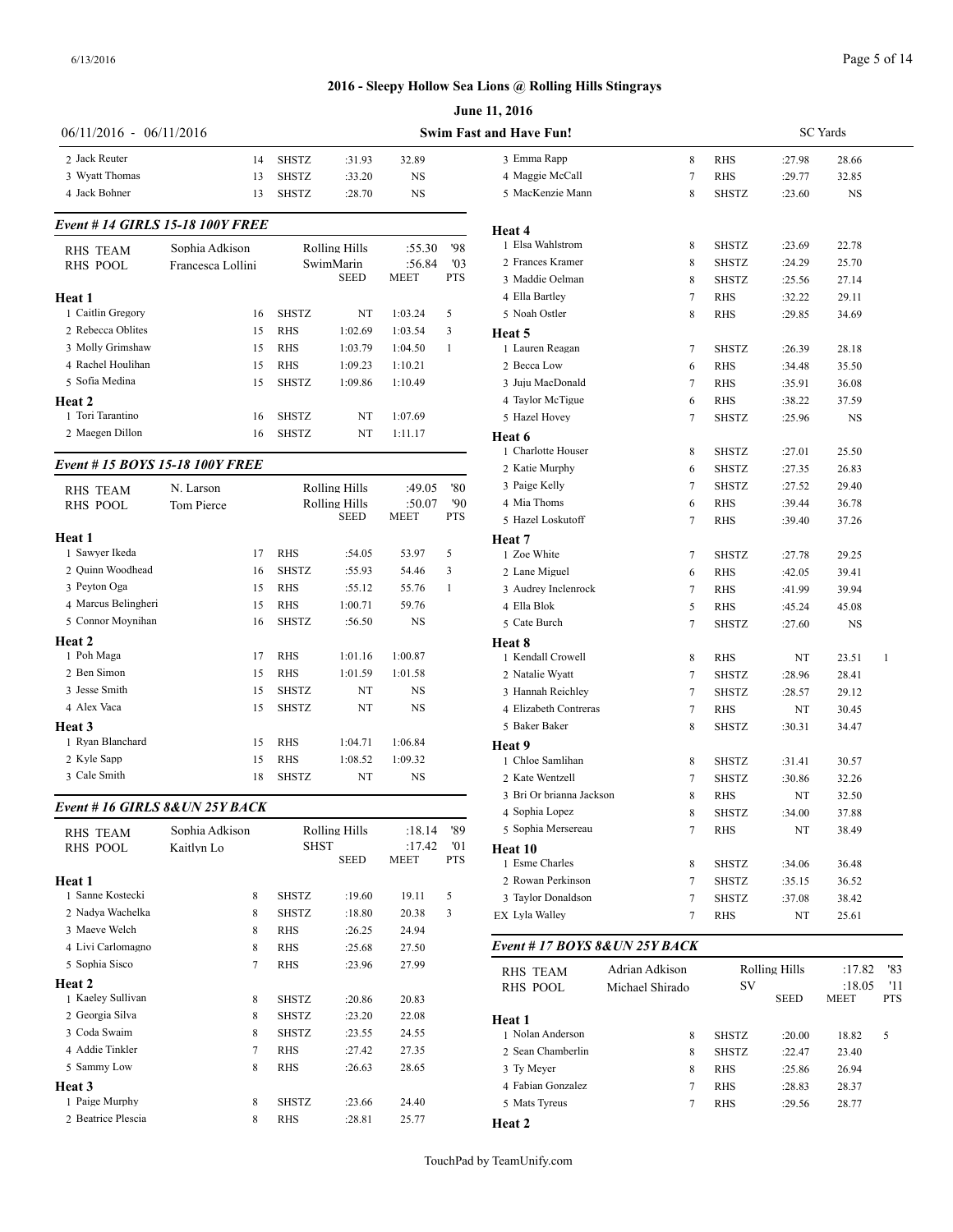|                                |                  |              |                              |                       |                                | June 11, 2016                 |    |              |         |           |
|--------------------------------|------------------|--------------|------------------------------|-----------------------|--------------------------------|-------------------------------|----|--------------|---------|-----------|
| $06/11/2016 - 06/11/2016$      |                  |              |                              |                       | <b>Swim Fast and Have Fun!</b> | <b>SC</b> Yards               |    |              |         |           |
| <b>Heat 2</b>                  |                  |              |                              |                       |                                | 4 Sophie Small                | 9  | <b>RHS</b>   | :49.30  | 50.82     |
| 1 Fisher Straube               | 8                | <b>SHSTZ</b> | :22.79                       | 22.81                 | 3                              | 5 Hanna Thoms                 | 9  | <b>RHS</b>   | :49.78  | 51.12     |
| 2 James Chatard                | 6                | <b>SHSTZ</b> | :23.60                       | 24.04                 |                                | Heat 4                        |    |              |         |           |
| 3 Graham Perkinson             | 8                | <b>SHSTZ</b> | :23.72                       | 24.42                 |                                | 1 Tessa Miller                | 9  | <b>SHSTZ</b> | :43.63  | 43.05     |
| 4 Rowan Sanctuary              | 6                | <b>RHS</b>   | :32.70                       | 33.18                 |                                | 2 Katharine Diperna-Pavlich   | 10 | <b>SHSTZ</b> | :44.33  | 44.59     |
| 5 Kousuke Kusakabe             | $\overline{7}$   | <b>RHS</b>   | :47.65                       | 47.79                 |                                | 3 Makena Quinones             | 9  | <b>SHSTZ</b> | :45.09  | 45.17     |
|                                |                  |              |                              |                       |                                | 4 Allie Milani                | 9  | <b>RHS</b>   | :50.53  | 52.65     |
| Heat 3                         |                  |              |                              |                       |                                | 5 Caelyn Emery                | 9  | <b>RHS</b>   | :54.32  | 56.63     |
| 1 Charlie Hinkelman            | 7                | <b>SHSTZ</b> | :24.46                       | 26.87                 |                                |                               |    |              |         |           |
| 2 Walker Egide                 | $\overline{4}$   | RHS          | :48.27                       | 36.50                 |                                | Heat 5                        |    |              |         |           |
| 3 Gavin Weston                 | 5                | <b>RHS</b>   | :58.70                       | 54.16                 |                                | 1 Fiona Mahl                  | 9  | <b>SHSTZ</b> | :45.28  | 43.78     |
| 4 Jackson Sapp                 | 6                | <b>RHS</b>   | 1:15.84                      | 55.44                 |                                | 2 Mina Swaim                  | 9  | <b>SHSTZ</b> | :45.16  | 47.53     |
| 5 Jonah Sher                   | $\overline{7}$   | <b>SHSTZ</b> | :24.31                       | NS                    |                                | 3 Savannah Reynolds           | 9  | <b>RHS</b>   | :55.61  | 52.94     |
| Heat 4                         |                  |              |                              |                       |                                | 4 Gabi Ginocchio              | 9  | <b>RHS</b>   | :56.25  | 1:05.32   |
| 1 Kai Makino                   | 8                | <b>SHSTZ</b> | :24.75                       | 23.30                 |                                | 5 Scarlett Ikeda              | 9  | <b>RHS</b>   | :55.35  | DQ        |
| 2 Alton Bender                 | 8                | <b>SHSTZ</b> | :25.24                       | 24.22                 |                                | Heat 6                        |    |              |         |           |
| 3 Chase Stein                  | $\overline{7}$   | <b>SHSTZ</b> | :24.86                       | 25.67                 |                                | 1 Allegra Di Carpegna         | 9  | <b>SHSTZ</b> | :45.30  | 47.02     |
| 4 Nate Greenberg               | $\overline{7}$   | <b>SHSTZ</b> | :24.95                       | 25.85                 |                                | 2 Keira Squires               | 9  | <b>RHS</b>   | NT      | 47.02     |
| 5 Rosstin Pouradib             | $\overline{7}$   | <b>RHS</b>   | NT                           | 26.13                 | $\overline{1}$                 | 3 Tayleigh Birkie             | 10 | <b>SHSTZ</b> | :46.14  | 47.43     |
| Heat 5                         |                  |              |                              |                       |                                | 4 Avery Marne                 | 9  | <b>SHSTZ</b> | :45.62  | 48.52     |
| 1 Justin Tachiki               | $\overline{7}$   | <b>SHSTZ</b> | :25.28                       | 25.32                 |                                | 5 Charlotte Schock            | 10 | <b>SHSTZ</b> | :45.34  | 48.68     |
| 2 Wyatt Kirchner               | 8                | <b>SHSTZ</b> | :26.73                       | 26.18                 |                                | Heat 7                        |    |              |         |           |
| 3 Aidan Dunn                   | 8                | <b>SHSTZ</b> | :25.32                       | 31.40                 |                                | 1 Quinn Joyce                 | 10 | <b>SHSTZ</b> | :46.37  | 46.35     |
| 4 Benjamin Brasch              | 6                | <b>SHSTZ</b> | :26.82                       | 31.43                 |                                | 2 Emmy Foster                 | 10 | <b>SHSTZ</b> | :46.33  | 47.10     |
| 5 Luke Davis                   | 8                | <b>SHSTZ</b> | :26.92                       | NS                    |                                | 3 Alexandra Stein             | 10 | <b>SHSTZ</b> | :50.10  | 48.49     |
| Heat 6                         |                  |              |                              |                       |                                | 4 Farah Loll                  | 10 | <b>SHSTZ</b> | :49.74  | 49.56     |
| 1 Santiago Desruisseau         | 8                | <b>SHSTZ</b> | :28.57                       | 28.21                 |                                | 5 Madelyn Mergenthaler        | 9  | <b>SHSTZ</b> | :49.58  | 52.49     |
| 2 Liam Sigler                  | 8                | <b>SHSTZ</b> | :27.22                       | 28.53                 |                                | Heat 8                        |    |              |         |           |
| 3 Luca Cirese                  | $\overline{7}$   | <b>SHSTZ</b> | :27.00                       | 33.39                 |                                | 1 Sara Rice                   | 10 | <b>SHSTZ</b> | :54.80  | 57.82     |
| 4 Alex Powell-Merino           | 8                | SHSTZ        | :30.69                       | 35.86                 |                                | 2 Dempsey Boone               | 9  | <b>SHSTZ</b> | :51.35  | 58.13     |
| 5 Jonathan Morales             | $\overline{7}$   | SHSTZ        | :29.48                       | NS                    |                                | 3 Piper Kelly                 | 9  | <b>SHSTZ</b> | :54.01  | 1:02.52   |
| Heat 7                         |                  |              |                              |                       |                                | 4 Jasmin Desruisseau          | 10 | <b>SHSTZ</b> | :50.14  | DQ        |
| 1 Cavan Donery                 | 8                | SHSTZ        | :33.72                       | 32.67                 |                                | 5 Birdie Dillon               | 10 | <b>SHSTZ</b> | :52.43  | <b>NS</b> |
| 2 Zayne Wachelka               | 6                | <b>SHSTZ</b> | :30.90                       | 33.60                 |                                | Heat 9                        |    |              |         |           |
| 3 Dylan Prussia                | 8                | SHSTZ        | :38.29                       | 35.03                 |                                | 1 Taylor Renfrew              | 10 | <b>SHSTZ</b> | NT      | 57.57     |
| 4 Joey Griffin                 | $\tau$           | SHSTZ        | :36.27                       | 35.03                 |                                | 2 Molly Clifford              | 10 | <b>SHSTZ</b> | 1:01.10 | 1:00.05   |
|                                |                  |              |                              |                       |                                | 3 Grace-May Hansen            | 9  | <b>RHS</b>   | NT      | 1:03.70   |
| Event # 18 GIRLS 9-10 50Y BACK |                  |              |                              |                       |                                | 4 Claire Ridella              | 10 | SHSTZ        | 1:07.02 | 1:05.37   |
| RHS TEAM                       | Sabrina Cochrane |              | <b>Rolling Hills</b>         | :32.57                | '02                            | <b>EX Lucy Fredrickson</b>    | 9  | <b>SHSTZ</b> | NT      | 59.00     |
| <b>RHS POOL</b>                | Kathryn Murphy   |              | Rolling Hills<br><b>SEED</b> | :33.83<br><b>MEET</b> | '03<br><b>PTS</b>              | Event # 19 BOYS 9-10 50Y BACK |    |              |         |           |

|                      |    |              | <b>SEED</b> | MEET      | <b>PTS</b> | Event #19      |
|----------------------|----|--------------|-------------|-----------|------------|----------------|
| Heat 1               |    |              |             |           |            | <b>RHS TEA</b> |
| 1 Anya Frey          | 9  | <b>SHSTZ</b> | :41.71      | 42.33     | 3          | <b>RHS POO</b> |
| 2 Cleo Thebaut       | 9  | <b>RHS</b>   | :45.00      | 44.13     | 1          |                |
| 3 Kaylei Weston      | 10 | <b>RHS</b>   | :41.60      | 44.33     |            | Heat 1         |
| 4 Julia Owens        | 9  | <b>RHS</b>   | :43.35      | 44.72     |            | 1 Ayman W      |
| 5 Isobel Samlihan    | 10 | <b>SHSTZ</b> | :40.71      | <b>NS</b> |            | 2 Drake Fru    |
| Heat 2               |    |              |             |           |            | 3 Owen Pin     |
| 1 Ingrid Wahlstrom   | 10 | <b>SHSTZ</b> | :41.86      | 40.58     | 5          | 4 Jake Tink    |
| 2 Ashley Fine        | 10 | <b>SHSTZ</b> | :42.47      | 43.71     |            | 5 Justin Sut   |
| 3 Lucy Lafave        | 10 | <b>SHSTZ</b> | :42.89      | 44.05     |            | Heat 2         |
| 4 Giada Reali        | 10 | RHS          | :46.99      | 49.86     |            | 1 Hayden L     |
| 5 Tia Blok           | 10 | <b>RHS</b>   | :48.70      | 51.33     |            | 2 Ian Sharp    |
| Heat 3               |    |              |             |           |            | 3 Jaden She    |
| 1 Samantha Gerner    | 10 | <b>SHSTZ</b> | :42.89      | 42.35     |            | 4 Matthew      |
| 2 Cate Logan         | 10 | <b>SHSTZ</b> | :43.44      | 46.10     |            | 5 Dylan Lar    |
| 3 Celestina Gonzales | 9  | <b>RHS</b>   | :49.70      | 49.97     |            | Heat 3         |
|                      |    |              |             |           |            |                |

| <b>RHS TEAM</b>   | Daniel Hardman |  |                                   | Rolling Hills | :33.58                | '09               |
|-------------------|----------------|--|-----------------------------------|---------------|-----------------------|-------------------|
| <b>RHS POOL</b>   | Finn Aune      |  | <b>Tidal Waves</b><br><b>SEED</b> |               | :33.57<br><b>MEET</b> | '13<br><b>PTS</b> |
| Heat 1            |                |  |                                   |               |                       |                   |
| 1 Ayman Wachelka  | 9              |  | <b>SHSTZ</b>                      | :37.71        | 37.73                 | 5                 |
| 2 Drake Fruhauf   | 10             |  | <b>SHSTZ</b>                      | :42.38        | 42.63                 | 3                 |
| 3 Owen Pinder     | 10             |  | <b>RHS</b>                        | :51.33        | 49.63                 | 1                 |
| 4 Jake Tinkler    | 9              |  | <b>RHS</b>                        | :50.24        | 50.01                 |                   |
| 5 Justin Suttles  | 10             |  | <b>RHS</b>                        | :50.39        | 51.54                 |                   |
| Heat 2            |                |  |                                   |               |                       |                   |
| 1 Hayden Long     | 9              |  | <b>SHSTZ</b>                      | :43.46        | 44.85                 |                   |
| 2 Ian Sharp       | 9              |  | <b>SHSTZ</b>                      | :43.52        | 44.86                 |                   |
| 3 Jaden Sher      | 10             |  | <b>SHSTZ</b>                      | :45.16        | 46.52                 |                   |
| 4 Matthew Pedroni | 9              |  | <b>RHS</b>                        | :53.09        | 52.87                 |                   |
| 5 Dylan Larroque  | 9              |  | <b>RHS</b>                        | :55.57        | 59.53                 |                   |
| Heat 3            |                |  |                                   |               |                       |                   |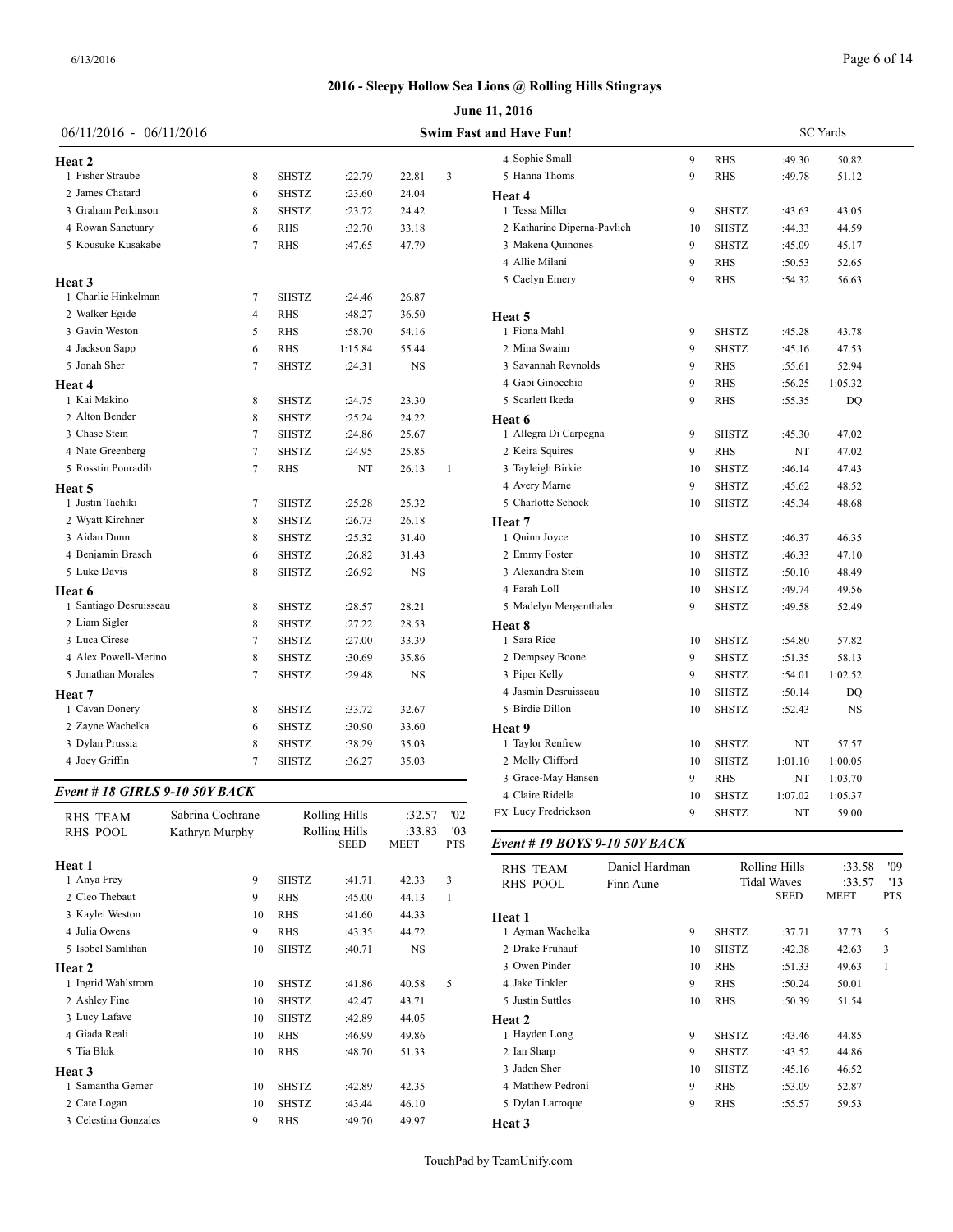|                           |    |              |         |         | <b>June 11, 2016</b>           |
|---------------------------|----|--------------|---------|---------|--------------------------------|
| $06/11/2016 - 06/11/2016$ |    |              |         |         | <b>Swim Fast and Have Fun!</b> |
| <b>Heat 3</b>             |    |              |         |         | 3 Brooke Oswal                 |
| 1 Haakon Lacy             | 10 | <b>SHSTZ</b> | :45.95  | 48.73   | 4 Anika Lundba                 |
| 2 Griffin Cooper          | 10 | <b>SHSTZ</b> | :45.48  | 48.76   | 5 Charlotte Buro               |
| 3 Nick Carlomagno         | 9  | <b>RHS</b>   | :56.26  | 57.47   |                                |
| 4 Nathan Beaudette        | 9  | <b>RHS</b>   | :57.56  | 1:01.89 | Heat 6                         |
| 5 Kieran Sanctuary        | 9  | <b>RHS</b>   | :56.13  | DO      | 1 Yasmine Lofst                |
|                           |    |              |         |         | 2 Zoe Nicol                    |
| Heat 4                    |    |              |         |         | 3 Lulu Flake                   |
| 1 Charlie Harges          | 9  | <b>SHSTZ</b> | :48.57  | 46.51   | 4 Sinead Donery                |
| 2 Edan Seymour            | 10 | <b>SHSTZ</b> | :47.09  | 49.38   | 5 Margot West                  |
| 3 Eli Boone               | 10 | <b>SHSTZ</b> | :47.51  | 53.56   | Heat 7                         |
| 4 Mason Weston            | 9  | <b>RHS</b>   | :59.33  | 58.55   | 1 Frances Di Ca                |
| 5 Joseph Riccio           | 9  | <b>RHS</b>   | :59.76  | 1:02.14 | 2 Nina-Marié Sa                |
| Heat 5                    |    |              |         |         | 3 Ellie Wooster                |
| 1 Liam Kriessmann         | 10 | <b>SHSTZ</b> | :51.05  | 49.68   | 4 Abby Murphy                  |
| 2 Stas Cornwell           | 9  | <b>SHSTZ</b> | :50.40  | 50.00   |                                |
| 3 Lucas Silva             | 10 | <b>SHSTZ</b> | :50.70  | 54.14   | Event # 21 $BO$                |
| 4 Aidan Brady             | 9  | <b>RHS</b>   | 1:00.01 | 1:01.79 | <b>RHS TEAM</b>                |
| 5 Jaiden Suttles          | 9  | <b>RHS</b>   | 1:02.15 | 1:02.31 | <b>RHS POOL</b>                |
| Heat 6                    |    |              |         |         |                                |
| 1 Jack Grubb              | 9  | <b>SHSTZ</b> | NT      | 50.49   | Heat 1                         |
| 2 Brody Rhodes            | 10 | <b>SHSTZ</b> | :57.33  | 55.10   | 1 Donovan Duro                 |
| 3 Flynn McConneloug       | 10 | <b>SHSTZ</b> | :59.62  | 59.44   | 2 Caleb Luis                   |
| 4 Travis Donaldson        | 9  | <b>SHSTZ</b> | :59.26  | 1:02.34 | 3 Hayden Corde                 |
| 5 Nash Winslow            | 9  | <b>SHSTZ</b> | 1:03.34 | 1:05.25 | 4 Brady Long                   |

#### *Event # 20 GIRLS 11-12 50Y BACK*

| Sabrina Cochrane |                        |             | :29.81                              | '04          | 1 Nate Wolford   |
|------------------|------------------------|-------------|-------------------------------------|--------------|------------------|
| Alvssa Lo        |                        |             | :30.19                              | '03          | 2 Dominic Haggar |
|                  |                        | <b>SEED</b> | <b>MEET</b>                         | <b>PTS</b>   | 3 Colin Eilerman |
|                  |                        |             |                                     |              | 4 Nami Pouradib  |
| 12               | <b>SHSTZ</b>           | :32.52      | 32.82                               | 5            | 5 Will Burch     |
| 11               | <b>SHSTZ</b>           | :32.86      | 34.30                               | 3            | Heat 3           |
| 11               | <b>RHS</b>             | :36.17      | 34.41                               | $\mathbf{1}$ | 1 Taz Fruhauf    |
| 11               | <b>RHS</b>             | :38.83      | 37.63                               |              | 2 Leif Lacy      |
| 11               | <b>RHS</b>             | :39.21      | <b>NS</b>                           |              | 3 Nick Lafave    |
|                  |                        |             |                                     |              | 4 Andrew Brouwe  |
| 12               | <b>SHSTZ</b>           | :34.87      | 34.95                               |              | 5 Josh Danziger  |
| 12               | <b>SHSTZ</b>           | :36.93      | 37.77                               |              | Heat 4           |
| 11               | <b>SHSTZ</b>           | :37.42      | 38.28                               |              | 1 George Shryock |
| 12               | <b>RHS</b>             | :40.38      | 42.06                               |              | 2 Simon Straube  |
| 11               | <b>RHS</b>             | :42.38      | 44.23                               |              | 3 George Charles |
|                  |                        |             |                                     |              | 4 Jack Newell    |
| 11               | <b>SHSTZ</b>           | :39.00      | 36.54                               |              | Heat 5           |
| 12               | <b>SHSTZ</b>           | :37.52      | 38.32                               |              | 1 Henry Houser   |
| 11               | <b>RHS</b>             | :45.28      | 44.46                               |              | 2 Dillon Joyce   |
| 11               | <b>RHS</b>             | :59.48      | 1:02.70                             |              | 3 Paul Holmberg  |
| 11               | <b>RHS</b>             | :43.52      | DQ                                  |              |                  |
|                  |                        |             |                                     |              | Event # 22 GIRI  |
| 12               | <b>SHSTZ</b>           | :39.16      | 38.56                               |              | <b>RHS TEAM</b>  |
| 12               | <b>SHSTZ</b>           | :39.59      | 39.96                               |              | <b>RHS POOL</b>  |
| 11               | <b>SHSTZ</b>           | :40.48      | 40.73                               |              |                  |
| 11               | <b>RHS</b>             | 1:25.12     | <b>NS</b>                           |              | Heat 1           |
| 11               | <b>RHS</b>             | 1:11.77     | <b>NS</b>                           |              | 1 Sasha Frey     |
|                  |                        |             |                                     |              | 2 Emilia Oblites |
| 12               | <b>SHSTZ</b>           | :40.51      | 42.35                               |              | 3 Brooke Cordero |
| 12               | <b>SHSTZ</b>           | :44.04      | 43.12                               |              | 4 Angie Starn    |
|                  | 4 Noelle Antongiovanni |             | <b>Rolling Hills</b><br><b>SHST</b> |              |                  |

| 3 Brooke Oswald                 |                | 11       | SHSTZ                        | :43.11               | NS               |            |
|---------------------------------|----------------|----------|------------------------------|----------------------|------------------|------------|
| 4 Anika Lundbaek                |                | 12       | SHSTZ                        | :41.68               | NS               |            |
| 5 Charlotte Burch               |                | 11       | SHSTZ                        | :42.12               | NS               |            |
|                                 |                |          |                              |                      |                  |            |
| Heat 6                          |                |          |                              |                      |                  |            |
| 1 Yasmine Lofstrom              |                | 11       | SHSTZ                        | :45.08               | 44.52            |            |
| 2 Zoe Nicol                     |                | 12       | <b>SHSTZ</b>                 | :45.46               | 46.65            |            |
| 3 Lulu Flake                    |                | 11       | <b>SHSTZ</b>                 | :49.45               | 51.31            |            |
| 4 Sinead Donery                 |                | 11       | SHSTZ                        | :50.59               | 52.97            |            |
| 5 Margot West                   |                | 11       | SHSTZ                        | :46.51               | NS               |            |
| Heat 7                          |                |          |                              |                      |                  |            |
| 1 Frances Di Carpegna           |                | 11       | SHSTZ                        | :51.39               | 49.65            |            |
| 2 Nina-Marié Sadie              |                | 11       | SHSTZ                        | :54.37               | 51.35            |            |
| 3 Ellie Wooster                 |                | 12       | SHSTZ                        | 1:01.38              | 1:05.37          |            |
| 4 Abby Murphy                   |                | 11       | SHSTZ                        | NT                   | NS               |            |
| Event # 21 BOYS 11-12 50Y BACK  |                |          |                              |                      |                  |            |
| <b>RHS TEAM</b>                 | Daniel Hardman |          |                              | Rolling Hills        | :28.04           | '11        |
| <b>RHS POOL</b>                 | Daniel Hardman |          |                              | <b>Rolling Hills</b> | :29.20           | '11        |
|                                 |                |          |                              | <b>SEED</b>          | MEET             | <b>PTS</b> |
| <b>Heat 1</b>                   |                |          |                              |                      |                  |            |
| 1 Donovan Duro                  |                | 12       | <b>SHSTZ</b>                 | :32.79               | 33.39            | 5          |
| 2 Caleb Luis                    |                | 12       | <b>RHS</b>                   | :34.66               | 35.08            | 3          |
| 3 Hayden Cordero                |                | 11       | <b>RHS</b>                   | :37.37               | 36.55            | 1          |
| 4 Brady Long                    |                | 11       | <b>SHSTZ</b>                 | :35.68               | 37.01            |            |
| 5 Aedan Rees                    |                | 12       | <b>RHS</b>                   | :41.95               | 43.01            |            |
| Heat 2<br>1 Nate Wolford        |                |          |                              |                      |                  |            |
| 2 Dominic Haggard               |                | 12<br>12 | <b>SHSTZ</b><br><b>SHSTZ</b> | :36.10               | 37.20            |            |
| 3 Colin Eilerman                |                | 11       | <b>RHS</b>                   | :38.38               | 40.42<br>43.36   |            |
| 4 Nami Pouradib                 |                | 11       | <b>RHS</b>                   | :43.13               | 45.25            |            |
| 5 Will Burch                    |                | 11       | <b>SHSTZ</b>                 | :44.22<br>:38.82     | NS               |            |
|                                 |                |          |                              |                      |                  |            |
| Heat 3<br>1 Taz Fruhauf         |                | 12       | <b>SHSTZ</b>                 | :38.95               | 37.65            |            |
| 2 Leif Lacy                     |                | 12       | <b>SHSTZ</b>                 | :39.77               | 40.92            |            |
| 3 Nick Lafave                   |                | 12       | SHSTZ                        | :41.16               | 41.18            |            |
| 4 Andrew Brouwer                |                | 11       | <b>SHSTZ</b>                 | :43.33               | 43.19            |            |
| 5 Josh Danziger                 |                | 11       | RHS                          | :56.43               | 55.32            |            |
|                                 |                |          |                              |                      |                  |            |
| Heat 4<br>1 George Shryock      |                | 12       | <b>SHSTZ</b>                 | :43.44               | 43.38            |            |
| 2 Simon Straube                 |                | 12       | SHSTZ                        | :44.33               | 45.39            |            |
| 3 George Charles                |                | 11       | <b>SHSTZ</b>                 | :44.72               | 45.86            |            |
| 4 Jack Newell                   |                | 12       | <b>SHSTZ</b>                 | :45.21               | 48.34            |            |
| Heat 5                          |                |          |                              |                      |                  |            |
| 1 Henry Houser                  |                | 12       | SHSTZ                        | :45.81               | 44.62            |            |
| 2 Dillon Joyce                  |                | 12       | SHSTZ                        | :46.93               | 45.60            |            |
| 3 Paul Holmberg                 |                | 11       | SHSTZ                        | :47.45               | 50.39            |            |
| Event # 22 GIRLS 13-14 50Y BACK |                |          |                              |                      |                  |            |
|                                 |                |          |                              |                      |                  |            |
| <b>RHS TEAM</b>                 | Jenna Dawson   |          | SHST                         | Rolling Hills        | :30.18<br>:29.18 | '04<br>'06 |
| RHS POOL                        | Kaitlyn Lo     |          |                              | SEED                 | MEET             | <b>PTS</b> |
| Heat 1                          |                |          |                              |                      |                  |            |
| 1 Sasha Frey                    |                | 13       | <b>SHSTZ</b>                 | :31.21               | 31.89            | 5          |
| 2 Emilia Oblites                |                | 13       | RHS                          | :34.73               | 34.80            | 3          |
| 3 Brooke Cordero                |                | 13       | RHS                          | :36.31               | 35.75            |            |
|                                 |                |          |                              |                      |                  |            |

Angie Starn 13 RHS :40.93 43.28

TouchPad by TeamUnify.com

SC Yards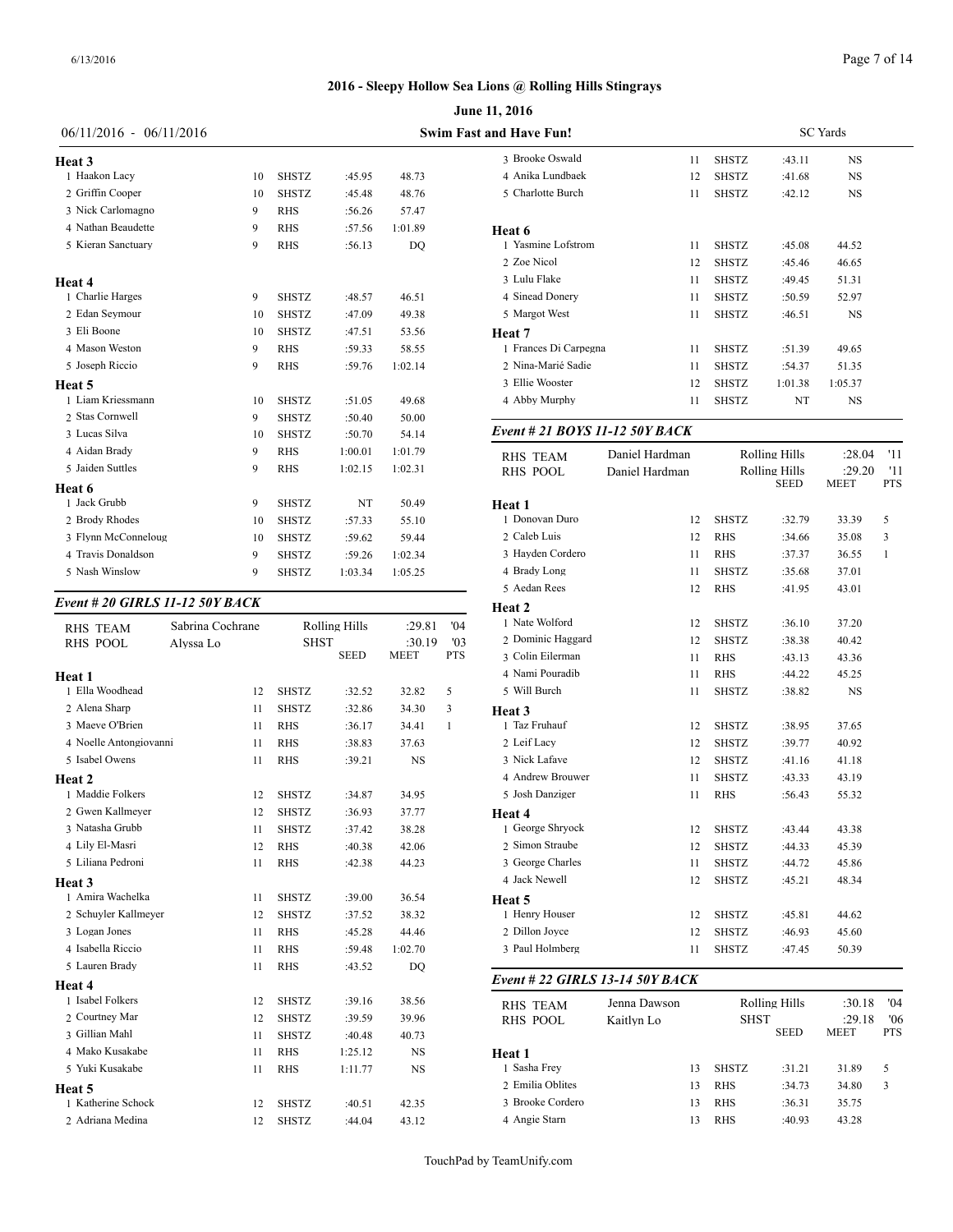| Page 8 of 14 |  |
|--------------|--|
|--------------|--|

|                                |                |              |                      |             |            | <b>June 11, 2016</b>           |  |  |  |
|--------------------------------|----------------|--------------|----------------------|-------------|------------|--------------------------------|--|--|--|
| $06/11/2016 - 06/11/2016$      |                |              |                      |             |            | <b>Swim Fast and Have Fun!</b> |  |  |  |
| 5 Kate McCarthy                | 14             | <b>SHSTZ</b> | :29.88               | <b>NS</b>   |            | 1 Elsa Wahlstrom               |  |  |  |
| Heat 2                         |                |              |                      |             |            | 2 Sylvie Fine                  |  |  |  |
| 1 Fiona Corr                   | 14             | <b>SHSTZ</b> | :34.74               | 35.22       | 1          | 3 Emma Rapp                    |  |  |  |
| 2 Kayla Hamilton               | 14             | <b>RHS</b>   | :42.93               | 44.25       |            | 4 Cate Eilerman                |  |  |  |
| 3 Abby Dillon                  | 14             | <b>SHSTZ</b> | :35.65               | NS          |            | 5 Maeve Welch                  |  |  |  |
| Heat 3                         |                |              |                      |             |            | Heat 2                         |  |  |  |
| 1 Sofia Vaca                   | 13             | <b>SHSTZ</b> | :37.22               | 37.39       |            | 1 Kaeley Sullivan              |  |  |  |
| 2 Mia Lacy                     | 14             | <b>SHSTZ</b> | :38.57               | 38.26       |            | 2 Maddie Oelman                |  |  |  |
| 3 Gigi Zarrehparvar            | 13             | <b>RHS</b>   | NT                   | 41.36       |            | 3 Beatrice Plescia             |  |  |  |
|                                |                |              |                      |             |            | 4 Maggie McCall                |  |  |  |
|                                |                |              |                      |             |            | 5 MacKenzie Mann               |  |  |  |
| Event # 23 BOYS 13-14 50Y BACK |                |              |                      |             |            |                                |  |  |  |
| <b>RHS TEAM</b>                | Daniel Hardman |              | Rolling Hills        | :26.20      | '13        | Heat 3                         |  |  |  |
| <b>RHS POOL</b>                | Daniel Hardman |              | <b>Rolling Hills</b> | :26.20      | '13        | 1 Frances Kramer               |  |  |  |
|                                |                |              | <b>SEED</b>          | <b>MEET</b> | <b>PTS</b> | 2 Hannah Reichley              |  |  |  |
| Heat 1                         |                |              |                      |             |            | 3 Addie Tinkler                |  |  |  |
| 1 Ben Egan                     | 14             | <b>SHSTZ</b> | :30.21               | 30.58       | 5          | 4 Mia Thoms                    |  |  |  |
| 2 John Kreps                   | 13             | <b>RHS</b>   | :40.93               | 35.25       | 1          | 5 Sophia Sisco                 |  |  |  |
| 3 Brendan Grimshaw             | 13             | <b>RHS</b>   | :39.79               | 41.56       |            | Heat 4                         |  |  |  |
| 4 Jack Bohner                  | 13             | <b>SHSTZ</b> | :33.00               | <b>NS</b>   |            | 1 Chloe Samlihan               |  |  |  |
| 5 Jack Richardson              | 14             | <b>SHSTZ</b> | :30.12               | <b>NS</b>   |            | 2 Charlotte Houser             |  |  |  |

| <b>RHS TEAM</b>    | Daniel Hardman |              | Rolling Hills | :26.20      | '13 | Heat 3       |
|--------------------|----------------|--------------|---------------|-------------|-----|--------------|
| <b>RHS POOL</b>    | Daniel Hardman |              | Rolling Hills | :26.20      | '13 | 1 Frances K  |
|                    |                |              | SEED          | <b>MEET</b> | PTS | 2 Hannah R   |
| Heat 1             |                |              |               |             |     | 3 Addie Tir  |
| 1 Ben Egan         | 14             | <b>SHSTZ</b> | :30.21        | 30.58       | 5   | 4 Mia Thon   |
| 2 John Kreps       | 13             | <b>RHS</b>   | :40.93        | 35.25       | 1   | 5 Sophia Si  |
| 3 Brendan Grimshaw | 13             | <b>RHS</b>   | :39.79        | 41.56       |     | Heat 4       |
| 4 Jack Bohner      | 13             | <b>SHSTZ</b> | :33.00        | <b>NS</b>   |     | 1 Chloe Sar  |
| 5 Jack Richardson  | 14             | <b>SHSTZ</b> | :30.12        | NS          |     | 2 Charlotte  |
| Heat 2             |                |              |               |             |     | 3 Rosalie C  |
| 1 Ian Christie     | 14             | <b>SHSTZ</b> | :33.94        | 34.37       | 3   | 4 Hazel Ho   |
| 2 Zev Schuman      | 13             | <b>SHSTZ</b> | :35.74        | 36.51       |     | 5 Juju Macl  |
| 3 Lars Matthys     | 14             | <b>SHSTZ</b> | NT            | 39.57       |     | Heat 5       |
| 4 Jack Reuter      | 14             | <b>SHSTZ</b> | :40.92        | 40.20       |     | 1 Katie Mc   |
|                    |                |              |               |             |     | 2. Sophie Pr |

#### *Event # 24 GIRLS 15-18 50Y BACK*

| <b>RHS TEAM</b>    | Sophia Adkison |    | Rolling Hills | :29.76              | '97           | 4 Hazel Loskutoff |                             |  |
|--------------------|----------------|----|---------------|---------------------|---------------|-------------------|-----------------------------|--|
| RHS POOL           | Erin Schlueter |    |               | <b>Scott Valley</b> | '07<br>:29.59 |                   | 5 Damen Heath               |  |
| Heat 1             |                |    |               | <b>SEED</b>         | <b>MEET</b>   | <b>PTS</b>        | Heat 6<br>1 Kendall Crowell |  |
| 1 Molly Grimshaw   |                | 15 | <b>RHS</b>    | :33.47              | 35.53         | 5                 | 2 Paige Kelly               |  |
| 2 Sofia Medina     |                | 15 | <b>SHSTZ</b>  | :39.41              | 38.41         | 3                 | 3 Katie Murphy              |  |
| 3 Natalie Mansergh |                | 16 | <b>RHS</b>    | :40.25              | 39.23         |                   | <b>EX Lyla Walley</b>       |  |
| 4 Rachel Houlihan  |                | 15 | <b>RHS</b>    | :38.18              | NS            |                   | 5 Taylor McTigue            |  |
|                    |                |    |               |                     |               |                   |                             |  |

# *Event # 25 BOYS 15-18 50Y BACK*

| <b>RHS TEAM</b>  | Daniel Hardman |                              | Rolling Hills | :25.41         | '14               | RHS TEAM          |  |
|------------------|----------------|------------------------------|---------------|----------------|-------------------|-------------------|--|
| RHS POOL         | Daniel Hardman | Rolling Hills<br><b>SEED</b> |               | :25.41<br>MEET | '14<br><b>PTS</b> | <b>RHS POOL</b>   |  |
| Heat 1           |                |                              |               |                |                   | Heat 1            |  |
| 1 Sawyer Ikeda   | 17             | <b>RHS</b>                   | :28.63        | 31.51          | 5                 | 1 Nolan Anderson  |  |
| 2 Cale Smith     | 18             | <b>SHSTZ</b>                 | NT            | NS             |                   | 2 Peyton Egide    |  |
| 3 Alex Vaca      | 15             | <b>SHSTZ</b>                 | NT            | NS             |                   | 3 Justin Tachiki  |  |
| 4 Dylan Woodhead | 17             | <b>SHSTZ</b>                 | :27.37        | NS             |                   | 4 Mats Tyreus     |  |
| Heat 2           |                |                              |               |                |                   | 5 Fabian Gonzalez |  |
| 1 Ryan Blanchard | 15             | <b>RHS</b>                   | :34.36        | 34.46          | 3                 | Heat 2            |  |
| 2 Kyle Sapp      | 15             | <b>RHS</b>                   | :40.76        | 43.67          |                   | 1 Sean Chamberli  |  |
| 3 Peyton Oga     | 15             | <b>RHS</b>                   | NT            | NS             |                   | 2 Liam Sigler     |  |
| 4 Jesse Smith    | 15             | <b>SHSTZ</b>                 | NT            | NS             |                   | 3 Jack Sloan      |  |
|                  |                |                              |               |                |                   | 4 Graham Perkins  |  |

# *Event # 26 GIRLS 8&UN 25Y BREAST*

| RHS TEAM | Lindsay George | Rolling Hills | :20.25       | '87        | Heat 3            |
|----------|----------------|---------------|--------------|------------|-------------------|
| RHS POOL | Casey Wunsch   | MarinWood     | $:20.04$ '95 |            | 1 Nate Greenberg  |
|          |                | <b>SEED</b>   | MEET         | <b>PTS</b> | 2 Charlie Hinkelm |

| nd Have Fun!          |                | <b>SC</b> Yards |        |           |              |  |  |  |
|-----------------------|----------------|-----------------|--------|-----------|--------------|--|--|--|
| 1 Elsa Wahlstrom      | 8              | <b>SHSTZ</b>    | :24.19 | 21.40     | 5            |  |  |  |
| 2 Sylvie Fine         | 8              | <b>SHSTZ</b>    | :25.18 | 24.09     | 3            |  |  |  |
| 3 Emma Rapp           | 8              | <b>RHS</b>      | :27.81 | 28.63     | $\mathbf{1}$ |  |  |  |
| 4 Cate Eilerman       | 6              | <b>RHS</b>      | :30.76 | 28.71     |              |  |  |  |
| 5 Maeve Welch         | 8              | <b>RHS</b>      | :31.41 | 30.65     |              |  |  |  |
| Heat 2                |                |                 |        |           |              |  |  |  |
| 1 Kaeley Sullivan     | 8              | <b>SHSTZ</b>    | :25.28 | 26.16     |              |  |  |  |
| 2 Maddie Oelman       | 8              | <b>SHSTZ</b>    | :26.85 | 28.77     |              |  |  |  |
| 3 Beatrice Plescia    | 8              | <b>RHS</b>      | :34.36 | 34.87     |              |  |  |  |
| 4 Maggie McCall       | $\tau$         | <b>RHS</b>      | :35.26 | DQ        |              |  |  |  |
| 5 MacKenzie Mann      | 8              | <b>SHSTZ</b>    | :26.05 | NS        |              |  |  |  |
| Heat 3                |                |                 |        |           |              |  |  |  |
| 1 Frances Kramer      | 8              | <b>SHSTZ</b>    | :27.11 | 27.49     |              |  |  |  |
| 2 Hannah Reichley     | $\overline{7}$ | <b>SHSTZ</b>    | :27.81 | 27.71     |              |  |  |  |
| 3 Addie Tinkler       | 7              | <b>RHS</b>      | :35.39 | 34.60     |              |  |  |  |
| 4 Mia Thoms           | 6              | <b>RHS</b>      | :38.90 | 41.10     |              |  |  |  |
| 5 Sophia Sisco        | $\tau$         | <b>RHS</b>      | :36.12 | DQ        |              |  |  |  |
| Heat 4                |                |                 |        |           |              |  |  |  |
| 1 Chloe Samlihan      | 8              | <b>SHSTZ</b>    | :28.66 | 27.52     |              |  |  |  |
| 2 Charlotte Houser    | 8              | <b>SHSTZ</b>    | :28.00 | 28.26     |              |  |  |  |
| 3 Rosalie Chi         | 6              | <b>RHS</b>      | :41.60 | 36.68     |              |  |  |  |
| 4 Hazel Hovey         | $\overline{7}$ | <b>SHSTZ</b>    | :33.85 | <b>NS</b> |              |  |  |  |
| 5 Juju MacDonald      | $\tau$         | <b>RHS</b>      | :41.69 | NS        |              |  |  |  |
| Heat 5                |                |                 |        |           |              |  |  |  |
| 1 Katie McConneloug   | 8              | <b>SHSTZ</b>    | :35.35 | 36.22     |              |  |  |  |
| 2 Sophie Prussia      | 8              | <b>SHSTZ</b>    | :38.27 | 36.59     |              |  |  |  |
| 3 Elizabeth Contreras | 7              | <b>RHS</b>      | :45.66 | 43.26     |              |  |  |  |
| 4 Hazel Loskutoff     | 7              | RHS             | :44.60 | 44.05     |              |  |  |  |
| 5 Damen Heath         | $\tau$         | <b>RHS</b>      | :43.43 | <b>NS</b> |              |  |  |  |
| Heat 6                |                |                 |        |           |              |  |  |  |
| 1 Kendall Crowell     | 8              | <b>RHS</b>      | NT     | 31.75     |              |  |  |  |
| 2 Paige Kelly         | 7              | SHSTZ           | :41.07 | 37.69     |              |  |  |  |
| 3 Katie Murphy        | 6              | <b>SHSTZ</b>    | :40.24 | 43.07     |              |  |  |  |
| EX Lyla Walley        | $\overline{7}$ | <b>RHS</b>      | NT     | 34.95     |              |  |  |  |
| 5 Taylor McTigue      | 6              | <b>RHS</b>      | :47.49 | NS        |              |  |  |  |

#### *Event # 27 BOYS 8&UN 25Y BREAST*

| <b>RHS TEAM</b>     | M. Thompson<br><b>RHS POOL</b><br>Steffan Venne |        | Rolling Hills<br><b>SHST</b> |             |             | '79<br>:20.11<br>'09<br>:19.73 |  |  |
|---------------------|-------------------------------------------------|--------|------------------------------|-------------|-------------|--------------------------------|--|--|
|                     |                                                 |        |                              | <b>SEED</b> | <b>MEET</b> | <b>PTS</b>                     |  |  |
| Heat 1              |                                                 |        |                              |             |             |                                |  |  |
| 1 Nolan Anderson    |                                                 | 8      | <b>SHSTZ</b>                 | :20.48      | 19.95       | $*5$                           |  |  |
| 2 Peyton Egide      |                                                 | $\tau$ | <b>RHS</b>                   | :23.22      | 23.34       | 3                              |  |  |
| 3 Justin Tachiki    |                                                 | $\tau$ | <b>SHSTZ</b>                 | :23.57      | 24.95       | 1                              |  |  |
| 4 Mats Tyreus       |                                                 | $\tau$ | <b>RHS</b>                   | :30.26      | 31.85       |                                |  |  |
| 5 Fabian Gonzalez   |                                                 | 7      | <b>RHS</b>                   | :36.31      | DQ          |                                |  |  |
| Heat 2              |                                                 |        |                              |             |             |                                |  |  |
| 1 Sean Chamberlin   |                                                 | 8      | <b>SHSTZ</b>                 | :25.62      | 24.98       |                                |  |  |
| 2 Liam Sigler       |                                                 | 8      | <b>SHSTZ</b>                 | :26.47      | 25.03       |                                |  |  |
| 3 Jack Sloan        |                                                 | 8      | <b>RHS</b>                   | :41.18      | 45.85       |                                |  |  |
| 4 Graham Perkinson  |                                                 | 8      | <b>SHSTZ</b>                 | :26.77      | DQ          |                                |  |  |
| 5 Rowan Sanctuary   |                                                 | 6      | <b>RHS</b>                   | :40.89      | <b>NS</b>   |                                |  |  |
| <b>Heat 3</b>       |                                                 |        |                              |             |             |                                |  |  |
| 1 Nate Greenberg    |                                                 | 7      | <b>SHSTZ</b>                 | :29.07      | 26.91       |                                |  |  |
| 2 Charlie Hinkelman |                                                 | 7      | <b>SHSTZ</b>                 | :29.74      | 26.92       |                                |  |  |
| 3 Luca Cirese       |                                                 | 7      | <b>SHSTZ</b>                 | :29.01      | 28.73       |                                |  |  |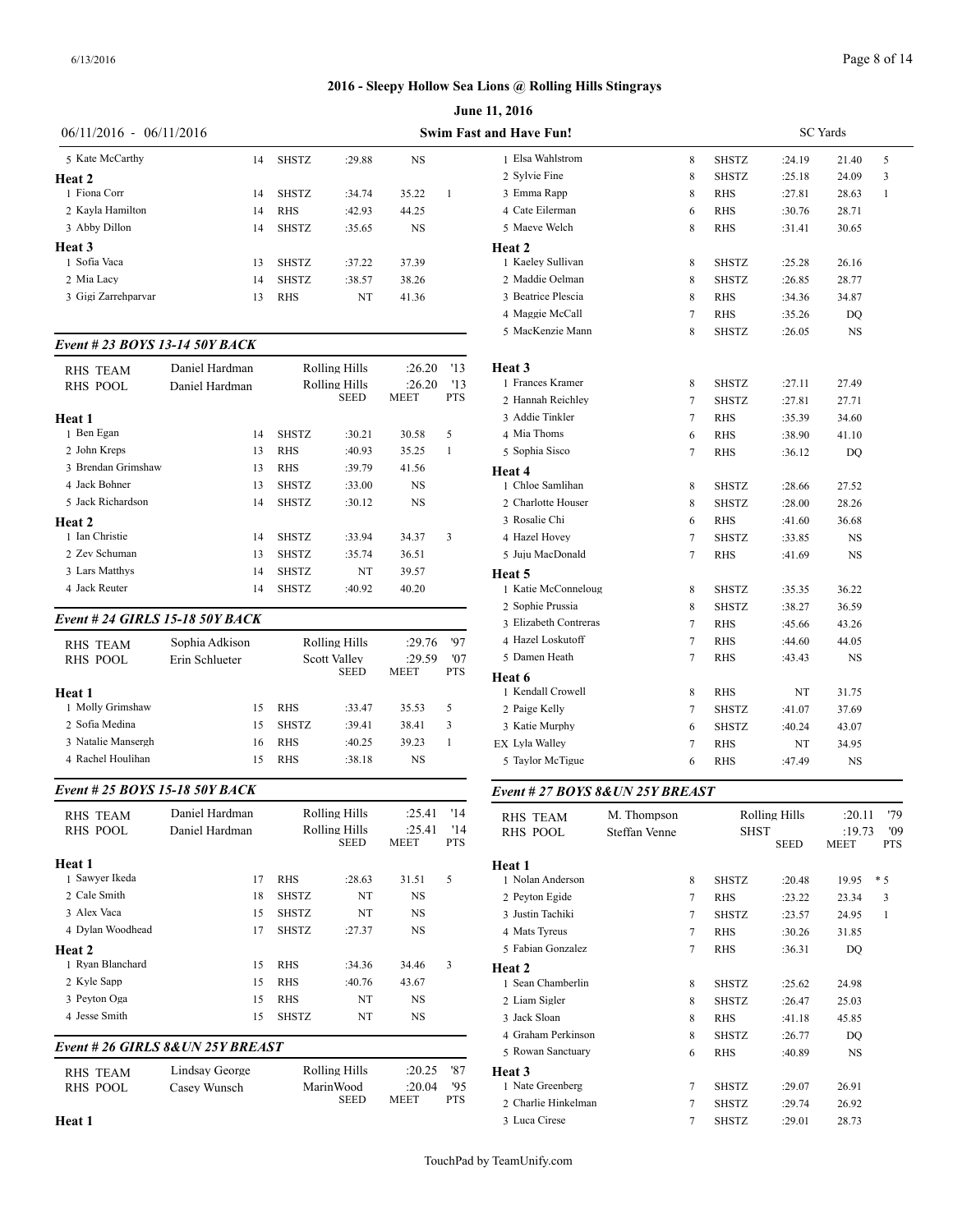| $06/11/2016 - 06/11/2016$ |                                 |              |                      |                |                   | <b>Swim Fast and Have Fun!</b>    |                  |              |                               |                       |                   |
|---------------------------|---------------------------------|--------------|----------------------|----------------|-------------------|-----------------------------------|------------------|--------------|-------------------------------|-----------------------|-------------------|
|                           |                                 |              |                      |                |                   |                                   |                  |              | <b>SC</b> Yards               |                       |                   |
| 4 Jackson Sapp            | 6                               | <b>RHS</b>   | NT                   | 51.46          |                   | 4 Charlotte Schock                | 10               | <b>SHSTZ</b> | :56.52                        | 57.96                 |                   |
| Heat 4                    |                                 |              |                      |                |                   | EX Lucy Fredrickson               | 9                | <b>SHSTZ</b> | NT                            | 56.42                 |                   |
| 1 Chase Stein             | 7                               | <b>SHSTZ</b> | :29.93               | 26.90          |                   | Heat 9                            |                  |              |                               |                       |                   |
| 2 Cavan Donery            | 8                               | <b>SHSTZ</b> | :32.33               | 31.54          |                   | 1 Maya Bar-Cohen                  | 9                | <b>SHSTZ</b> | 1:01.93                       | 56.17                 |                   |
| 3 Zane Schuman            | 7                               | <b>SHSTZ</b> | :34.01               | 33.36          |                   | 2 Sara Rice                       | 10               | <b>SHSTZ</b> | :57.64                        | DQ                    |                   |
|                           | Event #28 GIRLS 9-10 50Y BREAST |              |                      |                |                   | 3 Clara Bohner                    | 9                | <b>SHSTZ</b> | 1:00.45                       | NS                    |                   |
| <b>RHS TEAM</b>           | Allie Middleton                 |              | <b>Rolling Hills</b> | :37.41         | '02               | Event # 29 BOYS 9-10 50Y BREAST   |                  |              |                               |                       |                   |
| <b>RHS POOL</b>           | Elizabeth Chatard               | <b>SHST</b>  | <b>SEED</b>          | :35.88<br>MEET | '14<br><b>PTS</b> | RHS TEAM                          | M. Thompson      |              | <b>Rolling Hills</b>          | :38.17                | '81               |
|                           |                                 |              |                      |                |                   | <b>RHS POOL</b>                   | Zachary McIntyre |              | Novato Riptide<br><b>SEED</b> | :36.08<br><b>MEET</b> | '13<br><b>PTS</b> |
| Heat 1<br>1 Lexie Fox     | 10                              | <b>RHS</b>   |                      |                |                   |                                   |                  |              |                               |                       |                   |
| 2 Ingrid Wahlstrom        | 10                              | SHSTZ        | :44.51<br>:44.48     | 44.34<br>44.39 | 5<br>3            | Heat 1<br>1 Max Crock             | 9                | <b>SHSTZ</b> | :44.13                        | 44.61                 | 5                 |
| 3 Anya Frey               | 9                               | <b>SHSTZ</b> |                      |                |                   | 2 Vaughn Miguel                   | 9                | RHS          | :48.20                        |                       | 3                 |
| 4 Amelia Hughes           | 10                              | <b>RHS</b>   | :45.39<br>:47.14     | 45.75<br>46.85 |                   | 3 Haakon Lacy                     | 10               | <b>SHSTZ</b> | :47.78                        | 48.52<br>49.47        | -1                |
| 5 Leah Murphy             | 9                               | <b>RHS</b>   |                      |                |                   | 4 Justin Suttles                  | 10               | <b>RHS</b>   |                               |                       |                   |
|                           |                                 |              | :46.96               | 48.77          |                   | 5 Jake Tinkler                    | 9                | <b>RHS</b>   | :56.51<br>:55.53              | 50.88<br>57.42        |                   |
| Heat 2                    |                                 |              |                      |                |                   |                                   |                  |              |                               |                       |                   |
| 1 Ashley Fine             | 10                              | <b>SHSTZ</b> | :46.53               | 45.46          | $\mathbf{1}$      | Heat 2                            |                  |              |                               |                       |                   |
| 2 Gabby Reichley          | 9                               | <b>SHSTZ</b> | :47.00               | 46.82          |                   | 1 Ian Sharp                       | 9                | <b>SHSTZ</b> | :51.20                        | 49.81                 |                   |
| 3 Fiona Mahl              | 9                               | <b>SHSTZ</b> | :47.31               | 48.17          |                   | 2 Jaden Sher                      | 10               | <b>SHSTZ</b> | :50.85                        | 50.10                 |                   |
| 4 Keira Squires           | 9                               | <b>RHS</b>   | :50.07               | 49.40          |                   | 3 Liam Kriessmann                 | 10               | <b>SHSTZ</b> | :51.31                        | 52.06                 |                   |
| 5 Celestina Gonzales      | 9                               | RHS          | :51.10               | 54.06          |                   | 4 Marcus Proksch                  | 10               | <b>RHS</b>   | :57.44                        | 57.29                 |                   |
| Heat 3                    |                                 |              |                      |                |                   | 5 Owen Pinder                     | 10               | <b>RHS</b>   | :58.97                        | 57.49                 |                   |
| 1 Allegra Di Carpegna     | 9                               | SHSTZ        | :48.95               | 50.37          |                   | Heat 3                            |                  |              |                               |                       |                   |
| 2 Quinn Joyce             | 10                              | SHSTZ        | :48.50               | 50.79          |                   | 1 Charlie Harges                  | 9                | <b>SHSTZ</b> | :52.88                        | 50.70                 |                   |
| 3 Lindsey Ross            | 10                              | <b>RHS</b>   | :55.39               | 55.93          |                   | 2 Stas Cornwell                   | 9                | <b>SHSTZ</b> | :51.49                        | 52.66                 |                   |
| 4 Hanna Thoms             | 9                               | <b>RHS</b>   | :55.51               | 58.24          |                   | 3 Kieran Sanctuary                | 9                | <b>RHS</b>   | :59.37                        | 1:03.41               |                   |
| 5 Tia Blok                | 10                              | <b>RHS</b>   | :53.66               | DQ             |                   | 4 Dylan Larroque                  | 9                | <b>RHS</b>   | 1:09.66                       | 1:08.43               |                   |
| Heat 4                    |                                 |              |                      |                |                   | 5 Nathan Beaudette                | 9                | RHS          | 1:04.63                       | 1:10.57               |                   |
| 1 Samantha Gerner         | 10                              | SHSTZ        | :49.12               | 47.64          |                   | Heat 4                            |                  |              |                               |                       |                   |
| 2 Sophia Britt            | 9                               | <b>SHSTZ</b> | :49.07               | 50.56          |                   | 1 Flynn McConneloug               | 10               | <b>SHSTZ</b> | :55.70                        | 55.21                 |                   |
| 3 Avery Hinkelman         | 9                               | <b>SHSTZ</b> | :50.25               | 51.75          |                   | 2 Brody Rhodes                    | 10               | <b>SHSTZ</b> | :58.88                        | 57.03                 |                   |
| 4 Allie Milani            | 9                               | RHS          | :56.00               | 56.84          |                   | 3 Eli Boone                       | 10               | <b>SHSTZ</b> | :55.67                        | 1:02.26               |                   |
| 5 Madison Welch           | 9                               | <b>RHS</b>   | :59.68               | 1:00.84        |                   | 4 Michael Gomez                   | 9                | RHS          | 1:09.92                       | 1:10.47               |                   |
| Heat 5                    |                                 |              |                      |                |                   | 5 Mason Weston                    | 9                | RHS          | 1:16.61                       | DQ                    |                   |
| 1 Tessa Miller            | 9                               | SHSTZ        | :50.85               | 48.94          |                   | Heat 5                            |                  |              |                               |                       |                   |
| 2 Cate Logan              | 10                              | SHSTZ        | :50.82               | 50.98          |                   | 1 Matthew Pedroni                 | 9                | RHS          | NT                            | 58.66                 |                   |
| 3 Madelyn Mergenthaler    | 9                               | <b>SHSTZ</b> | :51.52               | 51.71          |                   | 2 Griffin Cooper                  | 10               | SHSTZ        | :58.99                        | 1:01.22               |                   |
| 4 Caelyn Emery            | 9                               | <b>RHS</b>   | :59.96               | 1:00.92        |                   | 3 Jack Podboy                     | 9                | <b>SHSTZ</b> | 1:01.90                       | DQ                    |                   |
| 5 Gabi Ginocchio          | 9                               | <b>RHS</b>   | 1:05.24              | $_{\rm NS}$    |                   | 4 Jaiden Suttles                  | 9                | RHS          | 1:26.11                       | DQ                    |                   |
| Heat 6                    |                                 |              |                      |                |                   | 5 Nash Winslow                    | 9                | <b>SHSTZ</b> | 1:12.80                       | DQ                    |                   |
| 1 Emmy Foster             | 10                              | SHSTZ        | :51.60               | 48.72          |                   | Event # 30 GIRLS 11-12 50Y BREAST |                  |              |                               |                       |                   |
| 2 Tayleigh Birkie         | 10                              | SHSTZ        | :51.57               | 51.04          |                   |                                   |                  |              |                               |                       |                   |
| 3 Alexandra Stein         | 10                              | <b>SHSTZ</b> | :51.77               | 53.18          |                   | <b>RHS TEAM</b>                   | Allie Middleton  |              | <b>Rolling Hills</b>          | :33.42                | '04               |
| 4 Makena Quinones         | 9                               | <b>SHSTZ</b> | :53.38               | 55.12          |                   | <b>RHS POOL</b>                   | Annie Yoss       |              | <b>SHST</b>                   | :34.30                | '04               |
| 5 Avery Marne             | 9                               | SHSTZ        | :53.74               | NS             |                   |                                   |                  |              | <b>SEED</b>                   | <b>MEET</b>           | PTS               |
| Heat 7                    |                                 |              |                      |                |                   | Heat 1                            |                  |              |                               |                       |                   |
| 1 Farah Loll              | 10                              | SHSTZ        | :53.80               | 53.35          |                   | 1 Elizabeth Chatard               | 12               | SHSTZ        | :33.43                        | 32.99                 | $*5$              |
| 2 Dempsey Boone           | 9                               | SHSTZ        | :55.66               | 54.63          |                   | 2 Holly Tarantino                 | 11               | <b>SHSTZ</b> | :34.69                        | 35.02                 | 3                 |
| 3 Georgia Debok           | 10                              | SHSTZ        | :54.69               | 54.68          |                   | 3 Lily El-Masri                   | 12               | <b>RHS</b>   | :44.09                        | 43.78                 | -1                |
| 4 Mina Swaim              | 9                               | <b>SHSTZ</b> | :56.14               | 55.61          |                   | 4 Noelle Antongiovanni            | 11               | <b>RHS</b>   | :47.35                        | 45.50                 |                   |
| 5 Piper Kelly             | 9                               | <b>SHSTZ</b> | :56.01               | 55.81          |                   | 5 Isabel Owens                    | 11               | <b>RHS</b>   | :44.86                        | NS                    |                   |
| Heat 8                    |                                 |              |                      |                |                   | Heat 2                            |                  |              |                               |                       |                   |
| 1 Jasmin Desruisseau      | 10                              | SHSTZ        | :56.34               | 52.29          |                   | 1 Maddie Folkers                  | 12               | SHSTZ        | :36.09                        | 37.03                 |                   |
| 2 Molly Clifford          | 10                              | SHSTZ        | :56.36               | 56.91          |                   | 2 Amira Wachelka                  | 11               | SHSTZ        | :37.82                        | 37.40                 |                   |
| 3 Taylor Renfrew          |                                 | 10 SHSTZ     | :56.85               | 57.68          |                   | 3 Emma Sampson                    |                  | 12 SHSTZ     | :37.39                        | 37.46                 |                   |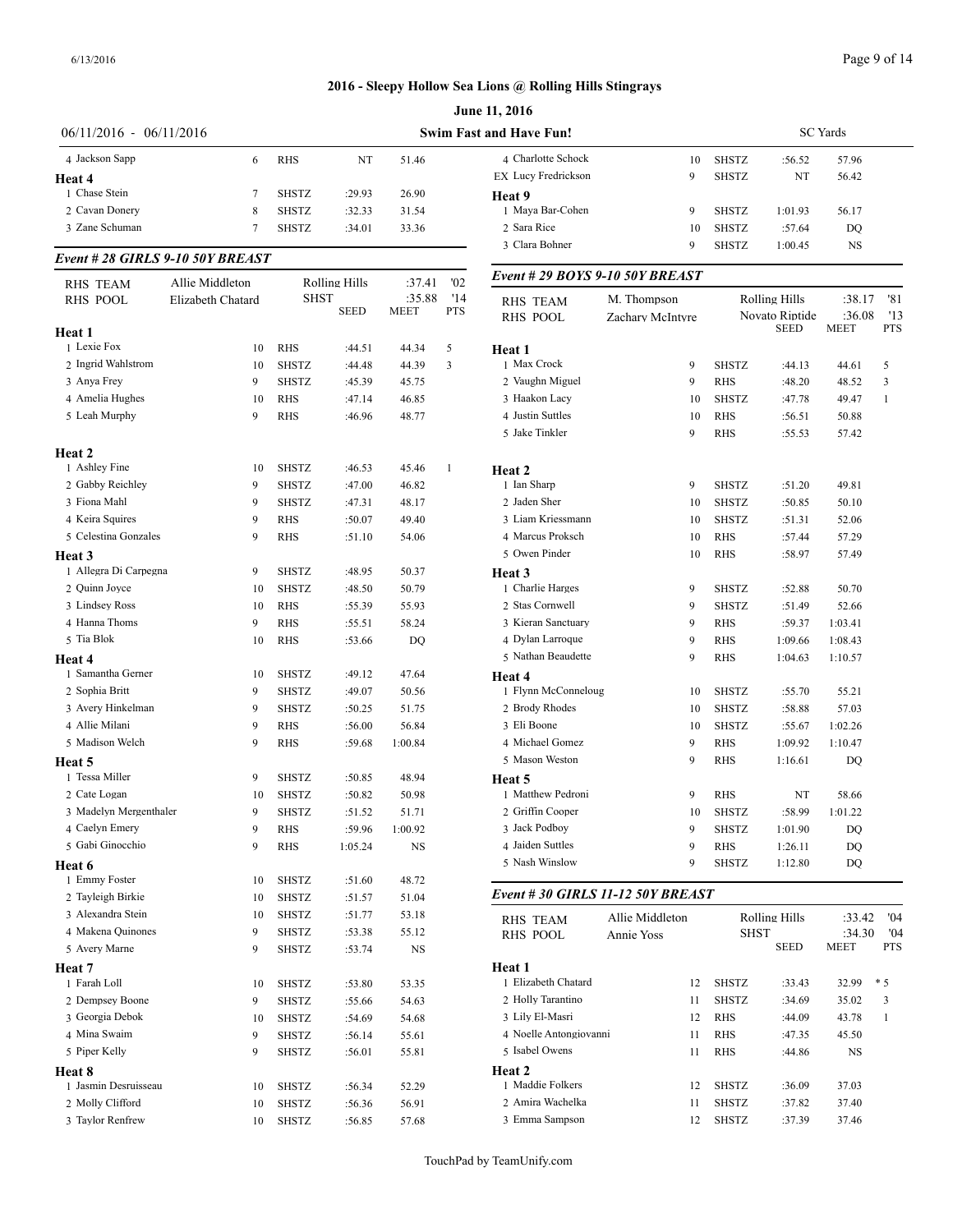|                                  |               |              | June 11, 2016        |             |            |                                |  |  |
|----------------------------------|---------------|--------------|----------------------|-------------|------------|--------------------------------|--|--|
| $06/11/2016 - 06/11/2016$        |               |              |                      |             |            | <b>Swim Fast and Have Fun!</b> |  |  |
| 4 Jane Cornwell                  | 11            | <b>SHSTZ</b> | :38.44               | 38.06       |            |                                |  |  |
| 5 Logan Jones                    | 11            | <b>RHS</b>   | :55.05               | 54.47       |            | Heat 1                         |  |  |
| Heat 3                           |               |              |                      |             |            | 1 Anna Wooster                 |  |  |
| 1 Courtney Mar                   | 12            | <b>SHSTZ</b> | :40.34               | 40.57       |            | 2 Mia Lacy                     |  |  |
| 2 Schuyler Kallmeyer             | 12            | <b>SHSTZ</b> | :41.29               | 41.22       |            | 3 Sadie Ikeda                  |  |  |
| 3 Harley Debok                   | 12            | <b>SHSTZ</b> | :41.43               | 41.74       |            | 4 Jasmine Nemerovski           |  |  |
| 4 Olivia Rice                    | 12            | <b>SHSTZ</b> | :43.26               | 42.41       |            | 5 Vivian Leida                 |  |  |
| 5 Lucy Hinkelman                 | 11            | <b>SHSTZ</b> | :42.28               | <b>NS</b>   |            | Heat 2                         |  |  |
| Heat 4                           |               |              |                      |             |            | 1 Sofia Vaca                   |  |  |
| 1 Sophia Riemer                  | 12            | <b>SHSTZ</b> | :45.08               | 44.29       |            | 2 Samantha Wallenstrom         |  |  |
| 2 Zoe Nicol                      | 12            | <b>SHSTZ</b> | :45.65               | 46.35       |            | 3 Fiona Chamberlin             |  |  |
| 3 Stella Cico                    | 11            | <b>SHSTZ</b> | :44.54               | NS          |            | 4 Gigi Zarrehparvar            |  |  |
| 4 Brooke Oswald                  | 11            | <b>SHSTZ</b> | :45.63               | <b>NS</b>   |            | 5 Olivia Shaver                |  |  |
| 5 Anika Lundbaek                 | 12            | <b>SHSTZ</b> | :44.48               | NS          |            | Heat 3                         |  |  |
| Heat 5                           |               |              |                      |             |            | 1 Stasia Winslow               |  |  |
| 1 Gillian Mahl                   | 11            | <b>SHSTZ</b> | :45.80               | 42.89       |            | 2 Grace Newell                 |  |  |
| 2 Lauren Matthys                 | 12            | <b>SHSTZ</b> | :47.09               | 47.81       |            | 3 Abby Dillon                  |  |  |
| 3 Francesca Britt                | 11            | <b>SHSTZ</b> | :48.48               | 53.99       |            |                                |  |  |
| 4 Katherine Schock               | 12            | <b>SHSTZ</b> | :46.49               | DQ          |            |                                |  |  |
| 5 Margot West                    | 11            | <b>SHSTZ</b> | :49.14               | <b>NS</b>   |            | Event # 33 BOYS 13-14 50Y      |  |  |
| Heat 6                           |               |              |                      |             |            | Doug Will<br><b>RHS TEAM</b>   |  |  |
| 1 Chloe Krashanoff               | 12            | <b>SHSTZ</b> | :50.19               | 48.96       |            | <b>RHS POOL</b><br>Cullen He   |  |  |
| 2 Lulu Flake                     | 11            | <b>SHSTZ</b> | :49.57               | 50.62       |            |                                |  |  |
| 3 Nina-Marié Sadie               | 11            | <b>SHSTZ</b> | :52.05               | DO          |            | Heat 1                         |  |  |
|                                  |               |              |                      |             |            | 1 Ray Holmberg                 |  |  |
| Heat 7                           |               |              |                      |             |            | 2 Trevor Fox                   |  |  |
| 1 Yasmine Lofstrom               | 11            | <b>SHSTZ</b> | :55.19               | 55.55       |            | 3 Brendan Grimshaw             |  |  |
| 2 Frances Di Carpegna            | 11            | <b>SHSTZ</b> | :54.10               | 55.68       |            | 4 Griffin Gowdy                |  |  |
| 3 Sinead Donery                  | 11            | <b>SHSTZ</b> | :55.45               | 58.61       |            | 5 Mason Barnes                 |  |  |
|                                  |               |              |                      |             |            | Heat 2                         |  |  |
| Event # 31 BOYS 11-12 50Y BREAST |               |              |                      |             |            | 1 Henry Cosentino              |  |  |
| <b>RHS TEAM</b>                  | Nathan Luis   |              | <b>Rolling Hills</b> | :31.20      | '14        | 2 Isaiah Williams              |  |  |
| <b>RHS POOL</b>                  | Doug Williams |              | <b>Rolling Hills</b> | :32.06      | '02        | 3 Gavin Dow                    |  |  |
|                                  |               |              | <b>SEED</b>          | <b>MEET</b> | <b>PTS</b> | 4 Tate Miller                  |  |  |

| <b>RHS POOL</b><br>Doug Williams |    |              | Rolling Hills<br><b>SEED</b> |             | '02<br><b>PTS</b> | 3 Gavin Dow                        |
|----------------------------------|----|--------------|------------------------------|-------------|-------------------|------------------------------------|
|                                  |    |              |                              | <b>MEET</b> |                   | 4 Tate Miller                      |
| Heat 1                           |    |              |                              |             |                   | 5 Gregory Finn                     |
| 1 Nick Lafave                    | 12 | <b>SHSTZ</b> | :38.04                       | 37.70       | 5                 | Heat 3                             |
| 2 Hayden Cordero                 | 11 | <b>RHS</b>   | :38.41                       | 38.12       | 3                 | 1 Jack Wyatt                       |
| 3 Nate Wolford                   | 12 | <b>SHSTZ</b> | :40.95                       | 40.33       |                   | 2 Miles Crock                      |
| 4 Amos Blanchard                 | 12 | <b>RHS</b>   | :47.99                       | 49.46       |                   | 3 Jack Reuter                      |
| 5 Nami Pouradib                  | 11 | <b>RHS</b>   | :48.90                       | 49.89       |                   | 4 Jack Bohner                      |
| Heat 2                           |    |              |                              |             |                   | 5 Wyatt Thomas                     |
| 1 Andrew Brouwer                 | 11 | <b>SHSTZ</b> | :41.46                       | 40.26       | $\mathbf{1}$      |                                    |
| 2 Leif Lacy                      | 12 | <b>SHSTZ</b> | :42.25                       | 42.03       |                   | Event #34 GIRI                     |
| 3 Dillon Joyce                   | 12 | <b>SHSTZ</b> | :43.14                       | 43.21       |                   | <b>RHS TEAM</b>                    |
| 4 Jackson Goodrich               | 11 | <b>RHS</b>   | :53.09                       | 52.41       |                   | <b>RHS POOL</b>                    |
| 5 Josh Danziger                  | 11 | <b>RHS</b>   | :56.48                       | 56.73       |                   |                                    |
| Heat 3                           |    |              |                              |             |                   | Heat 1                             |
| 1 Tucker Briggs                  | 11 | <b>SHSTZ</b> | :46.39                       | 46.19       |                   | 1 Molly Grimshav                   |
| 2 Paul Holmberg                  | 11 | <b>SHSTZ</b> | :45.30                       | 47.96       |                   | 2 Tess O'Brien                     |
| 3 George Charles                 | 11 | <b>SHSTZ</b> | :48.83                       | 48.56       |                   | 3 Natalie Manserg                  |
| Heat 4                           |    |              |                              |             |                   | 4 Maegen Dillon                    |
| 1 Jack Newell                    | 12 | <b>SHSTZ</b> | :48.98                       | 50.27       |                   |                                    |
| 2 Simon Straube                  | 12 | <b>SHSTZ</b> | :52.93                       | 53.12       |                   | Event # 35 $BOY$                   |
| 3 Oliver Cooper                  | 12 | <b>SHSTZ</b> | 1:28.36                      | 2:02.69     |                   | <b>RHS TEAM</b><br><b>RHS POOL</b> |

# *Event # 32 GIRLS 13-14 50Y BREAST*

RHS TEAM S. Laudenslager Rolling Hills :32.90 '76<br>RHS POOL Elena Alvarez SHST :33.03 '01 RHS\_POOL Elena Alvarez

| and Have Fun!          |    |              |             | <b>SC</b> Yards |            |
|------------------------|----|--------------|-------------|-----------------|------------|
|                        |    |              | <b>SEED</b> | <b>MEET</b>     | <b>PTS</b> |
| Heat 1                 |    |              |             |                 |            |
| 1 Anna Wooster         | 14 | <b>SHSTZ</b> | :35.82      | 35.51           | 5          |
| 2 Mia Lacy             | 14 | <b>SHSTZ</b> | :40.09      | 40.46           |            |
| 3 Sadie Ikeda          | 13 | <b>RHS</b>   | :45.32      | 45.88           |            |
| 4 Jasmine Nemerovski   | 13 | <b>RHS</b>   | :47.50      | 47.15           |            |
| 5 Vivian Leida         | 14 | <b>RHS</b>   | :47.11      | 47.30           |            |
| Heat 2                 |    |              |             |                 |            |
| 1 Sofia Vaca           | 13 | <b>SHSTZ</b> | :40.50      | 40.28           | 3          |
| 2 Samantha Wallenstrom | 13 | <b>SHSTZ</b> | :41.57      | 40.96           |            |
| 3 Fiona Chamberlin     | 13 | <b>SHSTZ</b> | :42.84      | 41.96           |            |
| 4 Gigi Zarrehparvar    | 13 | <b>RHS</b>   | NT          | 43.69           | 1          |
| 5 Olivia Shaver        | 13 | <b>RHS</b>   | NT          | 44.48           |            |
| Heat 3                 |    |              |             |                 |            |
| 1 Stasia Winslow       | 13 | <b>SHSTZ</b> | :43.74      | 43.50           |            |
| 2 Grace Newell         | 14 | <b>SHSTZ</b> | :46.40      | NS              |            |
| 3 Abby Dillon          | 14 | <b>SHSTZ</b> | NT          | <b>NS</b>       |            |
|                        |    |              |             |                 |            |

#### *Event # 33 BOYS 13-14 50Y BREAST*

| <b>RHS TEAM</b>                   | Doug Williams   | <b>SHST</b>  | <b>Rolling Hills</b>      | :30.07<br>:30.67      | '03<br>'03        |
|-----------------------------------|-----------------|--------------|---------------------------|-----------------------|-------------------|
| <b>RHS POOL</b>                   | Cullen Hennessy |              | <b>SEED</b>               | MEET                  | <b>PTS</b>        |
| Heat 1                            |                 |              |                           |                       |                   |
| 1 Ray Holmberg                    | 14              | <b>SHSTZ</b> | :30.98                    | 31.21                 | 5                 |
| 2 Trevor Fox                      | 13              | <b>RHS</b>   | :40.54                    | 40.89                 | $\mathbf{1}$      |
| 3 Brendan Grimshaw                | 13              | <b>RHS</b>   | :44.15                    | 44.82                 |                   |
| 4 Griffin Gowdy                   | 13              | <b>RHS</b>   | :45.19                    | NS                    |                   |
| 5 Mason Barnes                    | 14              | <b>SHSTZ</b> | :32.31                    | NS                    |                   |
| <b>Heat 2</b>                     |                 |              |                           |                       |                   |
| 1 Henry Cosentino                 | 14              | <b>SHSTZ</b> | :33.07                    | 33.15                 | 3                 |
| 2 Isaiah Williams                 | 13              | <b>SHSTZ</b> | :34.07                    | 34.46                 |                   |
| 3 Gavin Dow                       | 14              | <b>SHSTZ</b> | :35.21                    | 35.03                 |                   |
| 4 Tate Miller                     | 13              | <b>SHSTZ</b> | :37.56                    | 36.81                 |                   |
| 5 Gregory Finn                    | 13              | <b>SHSTZ</b> | :36.75                    | NS                    |                   |
| <b>Heat 3</b>                     |                 |              |                           |                       |                   |
| 1 Jack Wyatt                      | 14              | <b>SHSTZ</b> | :37.92                    | 38.21                 |                   |
| 2 Miles Crock                     | 13              | <b>SHSTZ</b> | :38.56                    | 38.83                 |                   |
| 3 Jack Reuter                     | 14              | <b>SHSTZ</b> | :40.70                    | 41.34                 |                   |
| 4 Jack Bohner                     | 13              | <b>SHSTZ</b> | NT                        | NS                    |                   |
| 5 Wyatt Thomas                    | 13              | <b>SHSTZ</b> | :45.39                    | NS                    |                   |
| Event # 34 GIRLS 15-18 50Y BREAST |                 |              |                           |                       |                   |
| <b>RHS TEAM</b>                   | Kerry Beissman  |              | <b>Rolling Hills</b>      | :33.45                | '86               |
| <b>RHS POOL</b>                   | L. Mitchell     |              | Marin Wood<br><b>SEED</b> | :32.29<br>MEET        | '87<br><b>PTS</b> |
| Heat 1                            |                 |              |                           |                       |                   |
| 1 Molly Grimshaw                  | 15              | <b>RHS</b>   | :38.70                    | 39.28                 | 5                 |
| 2 Tess O'Brien                    | 18              | <b>RHS</b>   | :40.19                    | 41.08                 | 3                 |
| 3 Natalie Mansergh                | 16              | <b>RHS</b>   | :42.29                    | 42.04                 |                   |
| 4 Maegen Dillon                   | 16              | <b>SHSTZ</b> | NT                        | NS                    |                   |
| Event # 35 BOYS 15-18 50Y BREAST  |                 |              |                           |                       |                   |
| <b>RHS TEAM</b>                   | S. Cooper       |              | <b>Rolling Hills</b>      | :28.97                | '83               |
| <b>RHS POOL</b>                   | Jeff Wester     |              | Lucas Valley<br>SEED      | :28.97<br><b>MEET</b> | '01<br><b>PTS</b> |

**Heat 1**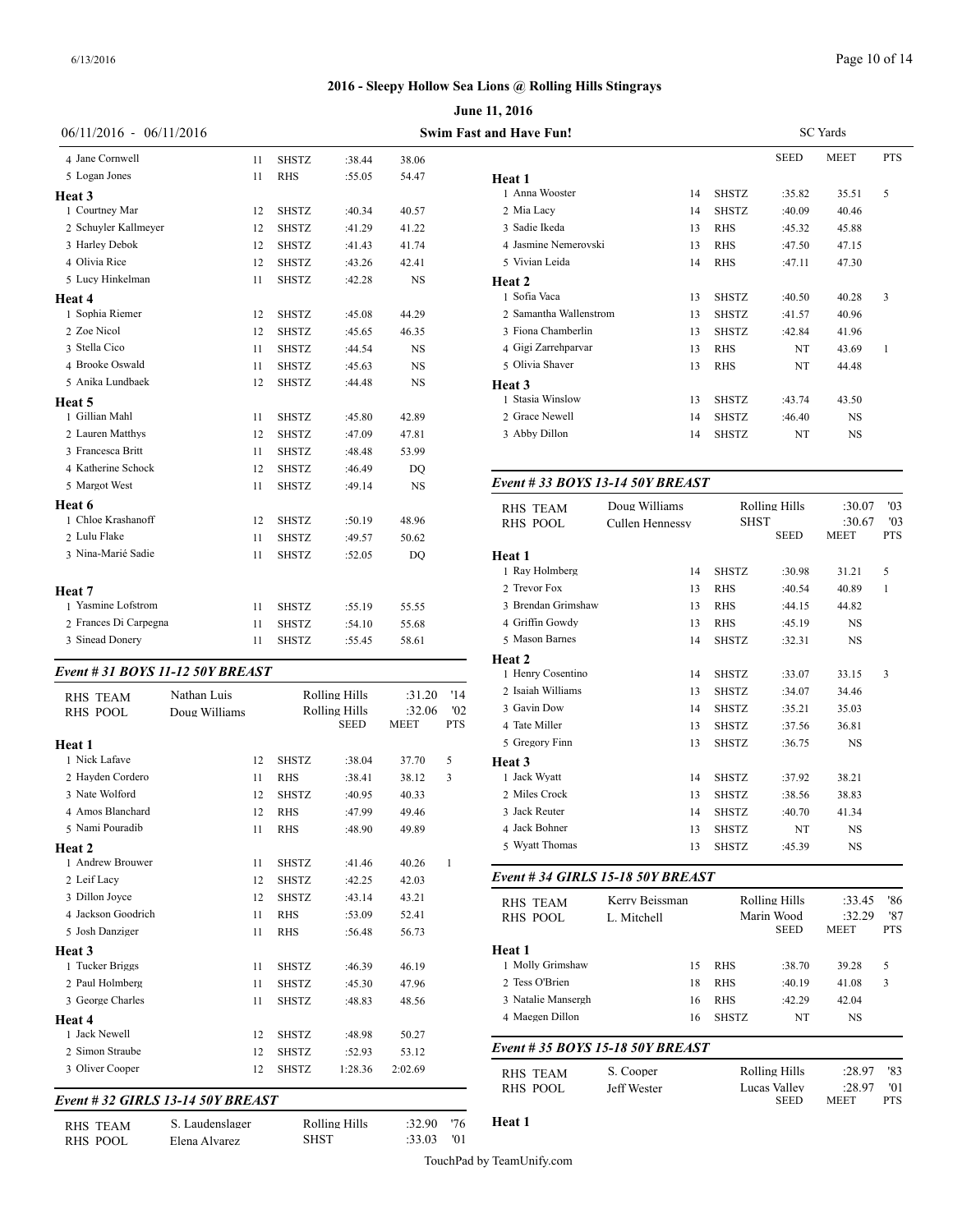# **June 11, 2016 2016 - Sleepy Hollow Sea Lions @ Rolling Hills Stingrays**

#### 06/11/2016 - 06/11/2016 **Swim Fast**

| Event #35 BOYS 15-18 50Y BREAST    |                          | 2 Eva Vaca<br>3 Cleo Thebaut |              |                                              |                                 |                          |                                                 |
|------------------------------------|--------------------------|------------------------------|--------------|----------------------------------------------|---------------------------------|--------------------------|-------------------------------------------------|
| <b>RHS TEAM</b><br><b>RHS POOL</b> | S. Cooper<br>Jeff Wester |                              |              | Rolling Hills<br>Lucas Valley<br><b>SEED</b> | :28.97<br>:28.97<br><b>MEET</b> | '83<br>'01<br><b>PTS</b> | 4 Scarlett Ikeda<br>5 Isobel Samlihan<br>Heat 3 |
| Heat 1                             |                          |                              |              |                                              |                                 |                          | 1 Laurel Cooper                                 |
| 1 Sawyer Ikeda                     |                          | 17                           | <b>RHS</b>   | :29.93                                       | 30.55                           | 5                        | 2 Anya Frey                                     |
| 2 Alex Vaca                        |                          | 15                           | <b>SHSTZ</b> | NT                                           | 35.91                           | 3                        | 3 Avery Hinkelma                                |
| 3 Poh Maga                         |                          | 17                           | <b>RHS</b>   | :35.38                                       | 36.43                           |                          | 4 Madison Welch                                 |
| 4 Ben Simon                        |                          | 15                           | <b>RHS</b>   | NT                                           | 39.07                           |                          |                                                 |
| 5 Kyle Sapp                        |                          | 15                           | <b>RHS</b>   | :46.24                                       | 44.24                           |                          | Event # 39 BOY                                  |

#### *Event # 36 GIRLS 8&UN 25Y FLY*

|                               |                  |              |               |                       |                   | RHS POOL                  |
|-------------------------------|------------------|--------------|---------------|-----------------------|-------------------|---------------------------|
| <b>RHS TEAM</b>               | Sabrina Cochrane |              | Rolling Hills | :16.78                | 00'               |                           |
| <b>RHS POOL</b>               | Kaitlyn Lo       | <b>SHST</b>  | <b>SEED</b>   | :15.72<br><b>MEET</b> | '01<br><b>PTS</b> | Heat 1<br>1 Ayman Wachelk |
| Heat 1                        |                  |              |               |                       |                   | 2 Joey Cook               |
| 1 Nadva Wachelka              | 8                | <b>SHSTZ</b> | :16.33        | 16.74                 | $*5$              | 3 Whit Flake              |
| 2 Sanne Kostecki              | 8                | <b>SHSTZ</b> | :16.20        | 16.91                 | 3                 | 4 Hayden Long             |
| 3 Emma Sloan                  | 6                | <b>RHS</b>   | :22.79        | 23.55                 | 1                 | 5 Marcus Proksch          |
| 4 Cate Eilerman               | 6                | <b>RHS</b>   | :27.66        | 25.75                 |                   | Heat 2                    |
| 5 Reese Cordero               | 7                | <b>RHS</b>   | :24.14        | 26.07                 |                   | 1 Drake Fruhauf           |
|                               |                  |              |               |                       |                   | 2 Jack Grubb              |
| Heat 2                        |                  |              |               |                       |                   | 3 Paden Kane              |
| 1 Elsa Wahlstrom              | 8                | <b>SHSTZ</b> | :20.35        | 19.70                 |                   |                           |
| 2 Paige Murphy                | 8                | <b>SHSTZ</b> | :20.12        | 20.50                 |                   |                           |
| 3 Sammy Low                   | 8                | <b>RHS</b>   | :29.14        | 41.45                 |                   | Event #40 GIRI            |
| 4 Lane Miguel                 | 6                | <b>RHS</b>   | :53.01        | 1:01.11               |                   | <b>RHS TEAM</b>           |
| EX Lyla Walley                | 7                | <b>RHS</b>   | NT            | DO                    |                   | <b>RHS POOL</b>           |
| Heat 3                        |                  |              |               |                       |                   |                           |
| 1 Holly Hovey                 | $\overline{7}$   | <b>SHSTZ</b> | :24.35        | 20.73                 |                   | Heat 1                    |
| 2 Coda Swaim                  | 8                | <b>SHSTZ</b> | :22.45        | 21.49                 |                   | 1 Holly Tarantino         |
| 3 Avery Valenzona             | 7                | <b>RHS</b>   | NT            | <b>NS</b>             |                   | 2 Emma Sampson            |
|                               |                  |              |               |                       |                   | 3 Laura Figone            |
| Event # 37 BOYS 8& UN 25Y FLY |                  |              |               |                       |                   | 4 Maeve O'Brien           |
| <b>RHS TEAM</b>               | Adrian Adkison   |              | Rolling Hills | :15.00                | 93                | 5 Annelies Pieters        |

| <b>RHS POOL</b> | Adrian Adkison | Rolling Hills<br><b>SEED</b> |        | :15.08<br><b>MEET</b> | '93<br><b>PTS</b> | Heat 2<br>1 Natasha Grubb |
|-----------------|----------------|------------------------------|--------|-----------------------|-------------------|---------------------------|
| Heat 1          |                |                              |        |                       |                   | 2 Isabel Folkers          |
| 1 Pevton Egide  |                | <b>RHS</b>                   | :24.32 | 22.15                 | 5                 | 3 Gwen Kallmeye           |
| 2 Luke Davis    | 8              | <b>SHSTZ</b>                 | :23.66 | 24.71                 | 3                 | 4 Liliana Pedroni         |
| 3 Ty Meyer      | 8              | <b>RHS</b>                   | :30.03 | 25.87                 |                   | 5 Lauren Brady            |
| 4 Zane Schuman  |                | <b>SHSTZ</b>                 | :26.73 | 29.73                 |                   | Heat 3                    |
| 5 Joev Gomez    | 6              | <b>RHS</b>                   | NT     | DO                    |                   | 1 Amira Wachelka          |
|                 |                |                              |        |                       |                   |                           |

# *Event # 38 GIRLS 9-10 50Y FLY*

| <b>RHS TEAM</b><br>RHS POOL | Sabrina Cochrane<br>Alexa Harrison | <b>SHST</b>  | Rolling Hills<br><b>SEED</b> | :31.12<br>:31.42<br><b>MEET</b> | '02<br>'09<br><b>PTS</b> | <b>Heat 4</b><br>1 Alena Sharp<br>2 Jane Cornwell |
|-----------------------------|------------------------------------|--------------|------------------------------|---------------------------------|--------------------------|---------------------------------------------------|
| Heat 1                      |                                    |              |                              |                                 |                          | 3 Adriana Medina                                  |
| 1 Loretta Hovey             | 10                                 | <b>SHSTZ</b> | :36.45                       | 36.16                           | 5                        |                                                   |
| 2 Amelia Hughes             | 10                                 | <b>RHS</b>   | :42.48                       | 39.43                           |                          | Event #41 BOY                                     |
| 3 Lucy Lafave               | 10                                 | <b>SHSTZ</b> | :41.09                       | 40.92                           |                          | <b>RHS TEAM</b>                                   |
| 4 Leah Murphy               | 9                                  | <b>RHS</b>   | :43.05                       | 42.95                           |                          | RHS POOL                                          |
| 5 Julia Owens               | 9                                  | <b>RHS</b>   | :41.84                       | 44.84                           |                          |                                                   |
| Heat 2                      |                                    |              |                              |                                 |                          | Heat 1                                            |
| 1 Kelsey Riemer             | 10                                 | <b>SHSTZ</b> | :41.44                       | 37.98                           | 3                        | 1 Donovan Duro                                    |

| and Have Fun!               |              |    |               |                 | <b>SC</b> Yards |            |  |
|-----------------------------|--------------|----|---------------|-----------------|-----------------|------------|--|
| 2 Eva Vaca                  |              | 10 | <b>SHSTZ</b>  | :42.24          | 44.86           |            |  |
| 3 Cleo Thebaut              |              | 9  | <b>RHS</b>    | :46.73          | 47.15           |            |  |
| 4 Scarlett Ikeda            |              | 9  | <b>RHS</b>    | :59.29          | 53.33           |            |  |
| 5 Isobel Samlihan           |              | 10 | <b>SHSTZ</b>  | :41.31          | <b>NS</b>       |            |  |
| Heat 3                      |              |    |               |                 |                 |            |  |
| 1 Laurel Cooper             |              | 10 | <b>SHSTZ</b>  | NT              | 42.03           |            |  |
| 2 Anya Frey                 |              | 9  | <b>SHSTZ</b>  | NT              | 42.32           |            |  |
| 3 Avery Hinkelman           |              | 9  | <b>SHSTZ</b>  | :46.68          | 45.32           |            |  |
| 4 Madison Welch             |              | 9  | <b>RHS</b>    | 1:09.02         | <b>NS</b>       |            |  |
| Event #39 BOYS 9-10 50Y FLY |              |    |               |                 |                 |            |  |
| <b>RHS TEAM</b>             | Tom Pierce   |    | Rolling Hills |                 | :32.58          | '85        |  |
| <b>RHS POOL</b>             | Jonah Albers |    |               | Terra Linda Orc | :31.72          | '12        |  |
|                             |              |    |               | <b>SEED</b>     | <b>MEET</b>     | <b>PTS</b> |  |
| Heat 1                      |              |    |               |                 |                 |            |  |
| 1 Ayman Wachelka            |              | 9  | <b>SHSTZ</b>  | :40.00          | 36.04           | 5          |  |
| 2 Joey Cook                 |              | 10 | <b>RHS</b>    | :38.96          | 37.09           | 3          |  |
| 3 Whit Flake                |              | 9  | <b>SHSTZ</b>  | :42.25          | 42.39           | 1          |  |
| 4 Hayden Long               |              | 9  | <b>SHSTZ</b>  | :44.77          | 45.93           |            |  |
| 5 Marcus Proksch            |              | 10 | <b>RHS</b>    | :53.08          | 54.97           |            |  |
| Heat <sub>2</sub>           |              |    |               |                 |                 |            |  |
| 1 Drake Fruhauf             |              | 10 | <b>SHSTZ</b>  | :48.92          | 50.25           |            |  |
| 2 Jack Grubb                |              | 9  | <b>SHSTZ</b>  | :58.61          | 56.46           |            |  |
| 3 Paden Kane                |              | 10 | <b>SHSTZ</b>  | :44.84          | DQ              |            |  |

#### *Event # 40 GIRLS 11-12 50Y FLY*

| <b>RHS TEAM</b><br><b>RHS POOL</b> | Sabrina Cochrane<br>Elisabeth Rosen | <b>SHST</b>  | <b>Rolling Hills</b><br><b>SEED</b> | :28.62<br>:28.51<br><b>MEET</b> | '04<br>'06<br><b>PTS</b> |
|------------------------------------|-------------------------------------|--------------|-------------------------------------|---------------------------------|--------------------------|
| Heat 1                             |                                     |              |                                     |                                 |                          |
| 1 Holly Tarantino                  | 11                                  | <b>SHSTZ</b> | :29.90                              | 30.61                           | 5                        |
| 2 Emma Sampson                     | 12                                  | <b>SHSTZ</b> | :31.50                              | 31.41                           | 3                        |
| 3 Laura Figone                     | 12                                  | <b>RHS</b>   | :32.35                              | 31.48                           | 1                        |
| 4 Maeve O'Brien                    | 11                                  | <b>RHS</b>   | :32.35                              | 32.11                           |                          |
| 5 Annelies Pieters-Kwiers          | 12                                  | <b>RHS</b>   | :37.47                              | 36.61                           |                          |
| Heat 2                             |                                     |              |                                     |                                 |                          |
| 1 Natasha Grubb                    | 11                                  | <b>SHSTZ</b> | :34.68                              | 34.95                           |                          |
| 2 Isabel Folkers                   | 12                                  | <b>SHSTZ</b> | :35.84                              | 35.82                           |                          |
| 3 Gwen Kallmeyer                   | 12                                  | <b>SHSTZ</b> | :35.72                              | 36.63                           |                          |
| 4 Liliana Pedroni                  | 11                                  | <b>RHS</b>   | :41.81                              | 41.17                           |                          |
| 5 Lauren Brady                     | 11                                  | <b>RHS</b>   | NT                                  | 49.54                           |                          |
| Heat <sub>3</sub>                  |                                     |              |                                     |                                 |                          |
| 1 Amira Wachelka                   | 11                                  | <b>SHSTZ</b> | :36.22                              | 35.17                           |                          |
| 2 Olivia Rice                      | 12                                  | <b>SHSTZ</b> | :36.99                              | 37.11                           |                          |
| 3 Noelle Antongiovanni             | 11                                  | <b>RHS</b>   | NT                                  | 38.38                           |                          |
| Heat 4                             |                                     |              |                                     |                                 |                          |
| 1 Alena Sharp                      | 11                                  | <b>SHSTZ</b> | NT                                  | 32.25                           |                          |
| 2 Jane Cornwell                    | 11                                  | <b>SHSTZ</b> | :43.61                              | 41.79                           |                          |
| 3 Adriana Medina                   | 12                                  | <b>SHSTZ</b> | :40.10                              | 41.95                           |                          |
| Event #41 BOYS 11-12 50Y FLY       |                                     |              |                                     |                                 |                          |
| <b>RHS TEAM</b>                    | Daniel Hardman                      |              | <b>Rolling Hills</b>                | :26.72                          | '11                      |
| <b>RHS POOL</b>                    | Daniel Hardman                      |              | Rolling Hills                       | :28.17                          | '11                      |
|                                    |                                     |              | <b>SEED</b>                         | <b>MEET</b>                     | <b>PTS</b>               |
| Heat 1                             |                                     |              |                                     |                                 |                          |
| 1 Donovan Duro                     | 12                                  | <b>SHSTZ</b> | :28.04                              | 28.38                           | 5                        |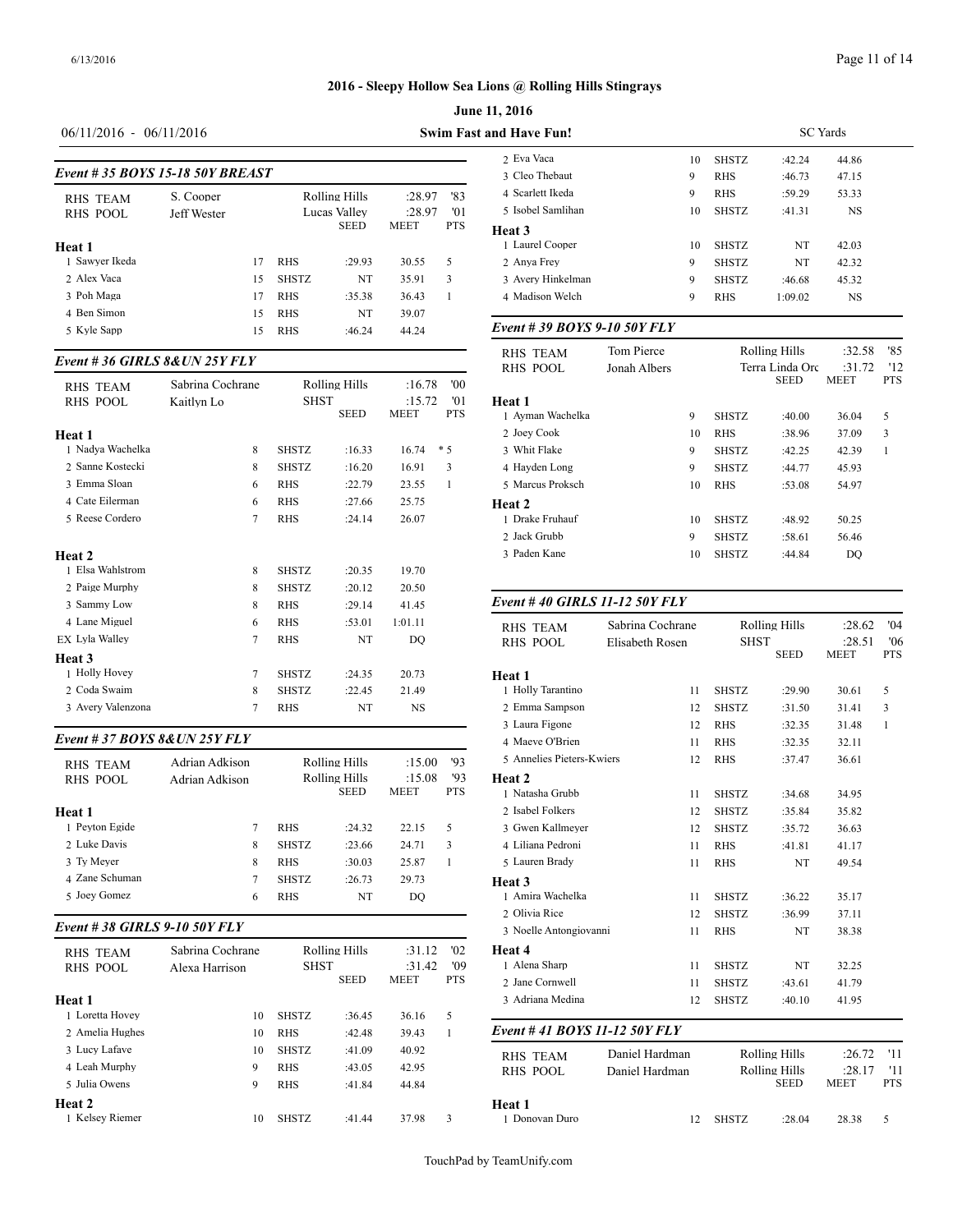|                           |    |              |        |       |    | <b>June 11, 2016</b>           |
|---------------------------|----|--------------|--------|-------|----|--------------------------------|
| $06/11/2016 - 06/11/2016$ |    |              |        |       |    | <b>Swim Fast and Have Fun!</b> |
| 2 Caleb Luis              | 12 | <b>RHS</b>   | :31.31 | 31.67 | 3  | 2 Poh Maga                     |
| 3 Brady Long              | 11 | <b>SHSTZ</b> | :34.06 | 34.18 | -1 | 3 Marcus Belingheri            |
| 4 Amos Blanchard          | 12 | <b>RHS</b>   | :35.22 | 35.58 |    | 4 Dylan Woodhead               |
| 5 Micah Sher              | 11 | <b>SHSTZ</b> | :30.78 | DO    |    | 5 Connor Moynihan              |
| Heat 2                    |    |              |        |       |    | Heat 2                         |
| 1 George Shrvock          | 12 | <b>SHSTZ</b> | :35.78 | 35.00 |    | 1 Ben Simon                    |
| 2 Henry Houser            | 12 | <b>SHSTZ</b> | :43.27 | DO    |    | 2 Cale Smith                   |
| 3 Dominic Haggard         | 12 | <b>SHSTZ</b> | :34.38 | DO    |    | 3 Jesse Smith                  |

#### *Event # 42 GIRLS 13-14 50Y FLY*

| <b>RHS TEAM</b><br>RHS POOL | Ashley Saia<br>Elena Alvarez |    | <b>SHST</b>  | Rolling Hills<br><b>SEED</b> | :28.57<br>: 28.13<br><b>MEET</b> | 01<br>'01<br>PTS | <b>RHS TEAM</b><br>RHS POOL |
|-----------------------------|------------------------------|----|--------------|------------------------------|----------------------------------|------------------|-----------------------------|
| Heat 1                      |                              |    |              |                              |                                  |                  | Heat 1                      |
| 1 Bella Movnihan            |                              | 14 | <b>SHSTZ</b> | :28.98                       | 29.46                            | 3                | 1 Nadva Wachelka            |
| 2 Brooke Cordero            |                              | 13 | <b>RHS</b>   | :33.83                       | 33.32                            | 1                | 2 Emma Sloan                |
| 3 Sadie Ikeda               |                              | 13 | <b>RHS</b>   | :36.11                       | 36.66                            |                  | 3 Reese Cordero             |
| 4 Jasmine Nemerovski        |                              | 13 | <b>RHS</b>   | :37.56                       | 37.63                            |                  | 4 Kaeley Sullivan           |
| 5 Kate McCarthy             |                              | 14 | <b>SHSTZ</b> | :28.36                       | NS                               |                  | Heat 2                      |
| Heat 2                      |                              |    |              |                              |                                  |                  | 1 Holly Hovey               |
| 1 Sasha Frey                |                              | 13 | <b>SHSTZ</b> | :29.51                       | 29.15                            | 5                | 2 Sylvie Fine               |
| 2 Francesca Movnihan        |                              | 13 | <b>SHSTZ</b> | :31.26                       | 32.59                            |                  |                             |
| 3 Olivia Shaver             |                              | 13 | <b>RHS</b>   | NT                           | 40.31                            |                  | Event #47 $BOY$             |
| 4 Kayla Hamilton            |                              | 14 | <b>RHS</b>   | :41.60                       | 43.74                            |                  | <b>RHS TEAM</b>             |

#### *Event # 43 BOYS 13-14 50Y FLY*

| <b>RHS TEAM</b><br><b>RHS POOL</b> | Daniel Hardman<br>Daniel Hardman |    |              | Rolling Hills<br><b>Rolling Hills</b><br><b>SEED</b> | :24.51<br>:25.09<br><b>MEET</b> | '12<br>'12<br><b>PTS</b> | Heat 1<br>1 Nolan Anderson<br>2 Kai Makino | 8<br>8             | <b>SHSTZ</b><br><b>SHSTZ</b> | 1:25.36<br>1:56.20   | 1:24.57<br>1:50.41 | 5<br>3       |
|------------------------------------|----------------------------------|----|--------------|------------------------------------------------------|---------------------------------|--------------------------|--------------------------------------------|--------------------|------------------------------|----------------------|--------------------|--------------|
|                                    |                                  |    |              |                                                      |                                 |                          | 3 Jonah Sher                               | $\overline{7}$     | <b>SHSTZ</b>                 | 1:56.61              | DQ                 |              |
| Heat 1<br>1 Ray Holmberg           |                                  | 14 | <b>SHSTZ</b> | :27.96                                               | 28.40                           | 5                        | 4 Rosstin Pouradib                         | $\overline{7}$     | <b>RHS</b>                   | 2:07.24              | DQ                 |              |
| 2 Holden Cooper                    |                                  | 14 | <b>SHSTZ</b> | :29.91                                               | 29.31                           | 3                        |                                            |                    |                              |                      |                    |              |
| 3 Tak Maga                         |                                  | 13 | <b>RHS</b>   | :32.15                                               | 30.94                           | 1                        | Heat 2<br>1 Fisher Straube                 | 8                  | <b>SHSTZ</b>                 | NT                   | 1:54.05            |              |
| 4 Trevor Fox                       |                                  | 13 | <b>RHS</b>   | :36.75                                               | 40.73                           |                          | 2 James Chatard                            | 6                  | <b>SHSTZ</b>                 | 2:12.27              | 2:14.35            |              |
| 5 Mason Barnes                     |                                  | 14 | <b>SHSTZ</b> | :29.55                                               | <b>NS</b>                       |                          | 3 Zane Schuman                             | $\overline{7}$     | <b>SHSTZ</b>                 | 2:17.95              | DO.                |              |
| Heat 2                             |                                  |    |              |                                                      |                                 |                          |                                            |                    |                              |                      |                    |              |
| 1 Jack Richardson                  |                                  | 14 | <b>SHSTZ</b> | :30.31                                               | 29.78                           |                          | Event #48 GIRLS 9-10 100Y I.M.             |                    |                              |                      |                    |              |
| 2 Henry Cosentino                  |                                  | 14 | <b>SHSTZ</b> | :30.20                                               | 29.88                           |                          | <b>RHS TEAM</b>                            | Sophia Adkison     |                              | Rolling Hills        | 1:11.98            | '91          |
| 3 Zev Schuman                      |                                  | 13 | <b>SHSTZ</b> | :32.19                                               | 32.23                           |                          | <b>RHS POOL</b>                            | Kristen MacDougald |                              | <b>Rolling Hills</b> | 1:13.36            | '03          |
| 4 Ian Christie                     |                                  | 14 | <b>SHSTZ</b> | :33.36                                               | 33.40                           |                          |                                            |                    |                              | <b>SEED</b>          | <b>MEET</b>        | <b>PTS</b>   |
| Event #44 GIRLS 15-18 50Y FLY      |                                  |    |              |                                                      |                                 |                          | Heat 1                                     |                    |                              |                      |                    |              |
|                                    |                                  |    |              |                                                      |                                 |                          | 1 Loretta Hovey                            | 10                 | <b>SHSTZ</b>                 | 1:22.61              | 1:22.41            | 5            |
| <b>RHS TEAM</b>                    | M. Patocchi                      |    |              | Rolling Hills                                        | :26.68                          | '80                      | 2 Laurel Cooper                            | 10                 | <b>SHSTZ</b>                 | 1:29.63              | 1:31.69            | 3            |
| <b>RHS POOL</b>                    | K. Drew                          |    | <b>TPC</b>   |                                                      | :28.50                          | '84                      | 3 Lexie Fox                                | 10                 | <b>RHS</b>                   | 1:34.09              | 1:32.95            | $\mathbf{1}$ |
|                                    |                                  |    |              | <b>SEED</b>                                          | <b>MEET</b>                     | <b>PTS</b>               | 4 Julia Owens                              | 9                  | <b>RHS</b>                   | 1:37.33              | 1:37.11            |              |
| Heat 1                             |                                  |    |              |                                                      |                                 |                          | 5 Keira Squires                            | 9                  | <b>RHS</b>                   | 1:40.30              | 1:39.24            |              |
| 1 Rebecca Oblites                  |                                  | 15 | <b>RHS</b>   | :30.56                                               | 30.31                           | 5                        | Heat 2                                     |                    |                              |                      |                    |              |
| 2 Tess O'Brien                     |                                  | 18 | <b>RHS</b>   | :34.05                                               | 34.91                           | 3                        | 1 Lucy Lafave                              | 10                 | <b>SHSTZ</b>                 | 1:31.82              | 1:32.42            |              |
| 3 Natalie Mansergh                 |                                  | 16 | <b>RHS</b>   | NT                                                   | 38.56                           |                          | 2 Eva Vaca                                 | 10                 | <b>SHSTZ</b>                 | 1:33.88              | 1:33.09            |              |
| Event #45 BOYS 15-18 50Y FLY       |                                  |    |              |                                                      |                                 |                          | 3 Ashley Fine                              | 10                 | <b>SHSTZ</b>                 | 1:34.35              | 1:33.75            |              |
|                                    |                                  |    |              |                                                      |                                 |                          | 4 Kaylei Weston                            | 10                 | <b>RHS</b>                   | 1:41.68              | 1:38.29            |              |
| <b>RHS TEAM</b>                    | Tom Pierce                       |    |              | Rolling Hills                                        | :24.37                          | $90^{\circ}$             | 5 Giada Reali                              | 10                 | <b>RHS</b>                   | 1:48.63              | <b>NS</b>          |              |
| <b>RHS POOL</b>                    | Daniel Hardman                   |    |              | <b>Rolling Hills</b><br><b>SEED</b>                  | :24.60<br><b>MEET</b>           | '14<br><b>PTS</b>        | Heat 3<br>1 Tayleigh Birkie                | 10                 | <b>SHSTZ</b>                 | 1:35.10              | 1:35.19            |              |
| Heat 1                             |                                  |    |              |                                                      |                                 |                          | 2 Gabby Reichlev                           | 9                  | <b>SHSTZ</b>                 | 1:36.09              | 1:36.65            |              |
| 1 Ouinn Woodhead                   |                                  | 16 | <b>SHSTZ</b> | NT                                                   | 28.75                           | 5                        | 3 Lindsey Ross                             | 10                 | <b>RHS</b>                   | 1:49.40              | 1:50.70            |              |

| and Have Fun!                   |                    |    |                      |                                     | <b>SC</b> Yards        |                   |  |
|---------------------------------|--------------------|----|----------------------|-------------------------------------|------------------------|-------------------|--|
| 2 Poh Maga                      |                    | 17 | <b>RHS</b>           | :29.73                              | 29.47                  | 3                 |  |
| 3 Marcus Belingheri             |                    | 15 | <b>RHS</b>           | :32.19                              | 30.75                  | $\mathbf{1}$      |  |
| 4 Dylan Woodhead                |                    | 17 | <b>SHSTZ</b>         | :28.48                              | NS                     |                   |  |
| 5 Connor Moynihan               |                    | 16 | <b>SHSTZ</b>         | :27.34                              | <b>NS</b>              |                   |  |
| Heat 2                          |                    |    |                      |                                     |                        |                   |  |
| 1 Ben Simon                     |                    | 15 | <b>RHS</b>           | :34.21                              | 32.71                  |                   |  |
| 2 Cale Smith                    |                    | 18 | <b>SHSTZ</b>         | NT                                  | NS                     |                   |  |
| 3 Jesse Smith                   |                    | 15 | <b>SHSTZ</b>         | NT                                  | NS                     |                   |  |
| Event #46 GIRLS 8& UN 100Y I.M. |                    |    |                      |                                     |                        |                   |  |
| <b>RHS TEAM</b>                 | Maeve O'Brien      |    |                      | <b>Rolling Hills</b>                | 1:27.75                | '13               |  |
| <b>RHS POOL</b>                 | Reese Burns        |    | SV                   | SEED                                | 1:25.81<br>MEET        | '11<br><b>PTS</b> |  |
| Heat 1                          |                    |    |                      |                                     |                        |                   |  |
| 1 Nadya Wachelka                | 8                  |    | <b>SHSTZ</b>         | 1:28.65                             | 1:32.63                | 5                 |  |
| 2 Emma Sloan                    | 6                  |    | <b>RHS</b>           | 2:11.73                             | 2:05.41                | 1                 |  |
| 3 Reese Cordero                 | 7                  |    | <b>RHS</b>           | 2:16.09                             | 2:16.54                |                   |  |
| 4 Kaeley Sullivan               | 8                  |    | <b>SHSTZ</b>         | 1:49.76                             | DO                     |                   |  |
| Heat 2                          |                    |    |                      |                                     |                        |                   |  |
| 1 Holly Hovey                   | 7                  |    | <b>SHSTZ</b>         | 1:51.39                             | 1:51.15                | 3                 |  |
| 2 Sylvie Fine                   | 8                  |    | <b>SHSTZ</b>         | 1:52.78                             | 1:52.30                |                   |  |
| Event #47 BOYS 8& UN 100Y I.M.  |                    |    |                      |                                     |                        |                   |  |
| <b>RHS TEAM</b>                 | Adrian Adkison     |    | Rolling Hills        |                                     | 1:19.02                | '93               |  |
| <b>RHS POOL</b>                 | D. Hemmingway      |    | <b>Rolling Hills</b> |                                     | 1:23.70                | '75               |  |
|                                 |                    |    |                      | <b>SEED</b>                         | MEET                   | <b>PTS</b>        |  |
| Heat 1                          |                    |    |                      |                                     |                        |                   |  |
| 1 Nolan Anderson                | 8                  |    | <b>SHSTZ</b>         | 1:25.36                             | 1:24.57                | 5                 |  |
| 2 Kai Makino                    | 8                  |    | <b>SHSTZ</b>         | 1:56.20                             | 1:50.41                | 3                 |  |
| 3 Jonah Sher                    | $\overline{7}$     |    | <b>SHSTZ</b>         | 1:56.61                             | DO                     |                   |  |
| 4 Rosstin Pouradib              | 7                  |    | <b>RHS</b>           | 2:07.24                             | DO                     |                   |  |
| Heat 2                          |                    |    |                      |                                     |                        |                   |  |
| 1 Fisher Straube                | 8                  |    | <b>SHSTZ</b>         | NT                                  | 1:54.05                |                   |  |
| 2 James Chatard                 | 6                  |    | <b>SHSTZ</b>         | 2:12.27                             | 2:14.35                |                   |  |
| 3 Zane Schuman                  | 7                  |    | <b>SHSTZ</b>         | 2:17.95                             | DQ                     |                   |  |
| Event #48 GIRLS 9-10 100Y I.M.  |                    |    |                      |                                     |                        |                   |  |
|                                 |                    |    |                      |                                     |                        |                   |  |
| <b>RHS TEAM</b>                 | Sophia Adkison     |    |                      | Rolling Hills                       | 1:11.98                | '91               |  |
| <b>RHS POOL</b>                 | Kristen MacDougald |    |                      | <b>Rolling Hills</b><br><b>SEED</b> | 1:13.36<br><b>MEET</b> | '03<br>PTS        |  |
| <b>Heat 1</b>                   |                    |    |                      |                                     |                        |                   |  |
| 1 Loretta Hovey                 |                    | 10 | <b>SHSTZ</b>         | 1:22.61                             | 1:22.41                | 5                 |  |
| 2 Laurel Cooper                 |                    | 10 | <b>SHSTZ</b>         | 1:29.63                             | 1:31.69                | 3                 |  |

3 Lexie Fox 10 RHS 1:34.09 1:32.95 1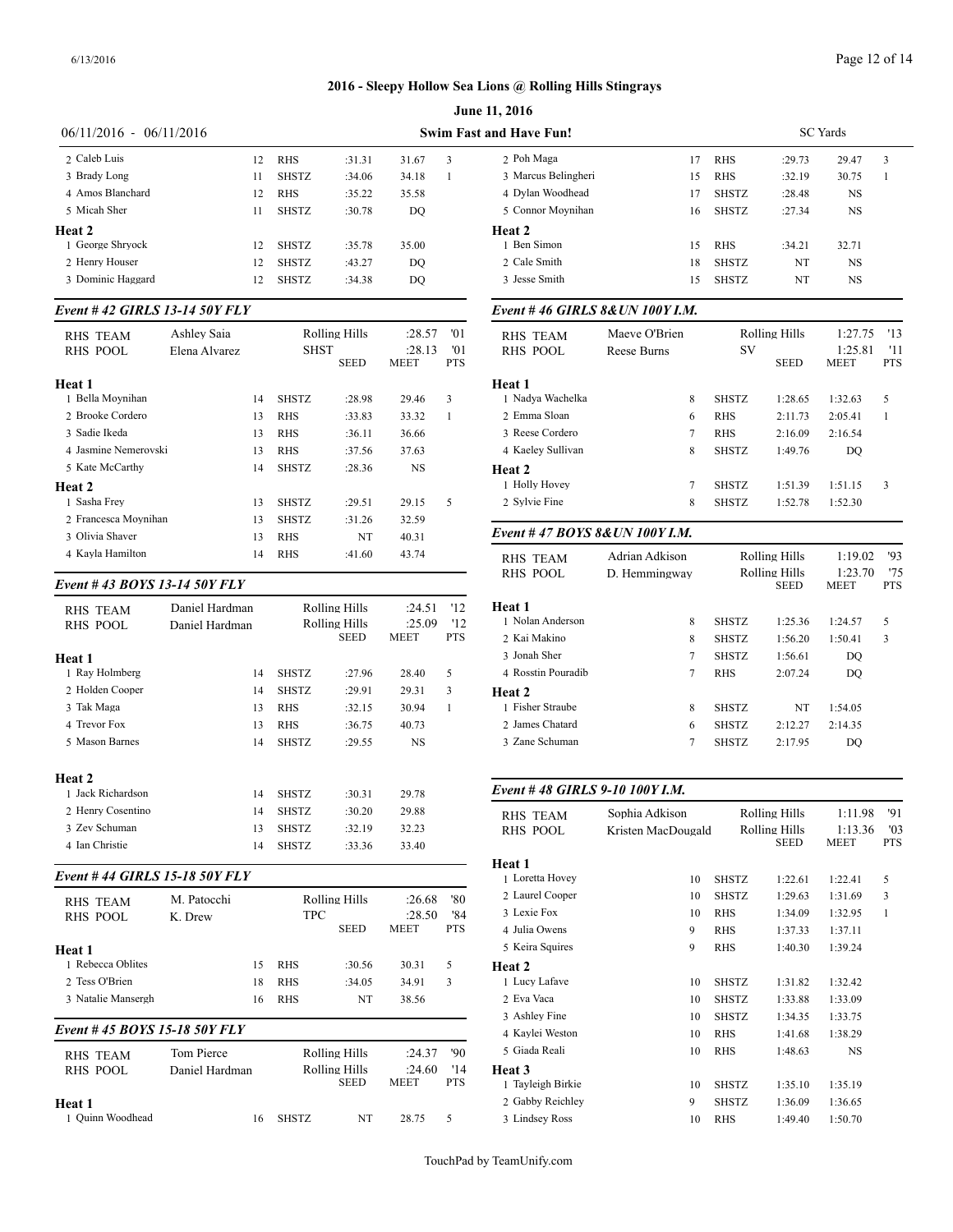#### Page 13 of 14

#### **2016 - Sleepy Hollow Sea Lions @ Rolling Hills Stingrays**

| $06/11/2016 - 06/11/2016$                                 |                                     |                                              |                                                |                                   |                          | <b>Swim Fast and Have Fun!</b>                                         |           |
|-----------------------------------------------------------|-------------------------------------|----------------------------------------------|------------------------------------------------|-----------------------------------|--------------------------|------------------------------------------------------------------------|-----------|
| Heat 4<br>1 Cate Logan<br>2 Fiona Mahl<br>3 Kelsey Riemer | 10<br>9                             | <b>SHSTZ</b><br><b>SHSTZ</b><br><b>SHSTZ</b> | 1:40.23<br>1:36.30<br>1:38.72                  | 1:33.75<br>1:36.43<br>1:38.58     |                          | 1 Francesca Movnihan<br>2 Samantha Wallenstrom<br>3 Turner Wallenstrom |           |
|                                                           | 10                                  |                                              |                                                |                                   |                          | Event # 53 BOYS 13-14 100Y                                             |           |
| Event #49 BOYS 9-10 100Y I.M.                             |                                     |                                              |                                                |                                   |                          | <b>RHS TEAM</b>                                                        | Daniel Ha |
| <b>RHS TEAM</b><br>RHS POOL                               | Michael Kennedy<br>Zachary McIntyre |                                              | Rolling Hills<br>Novato Riptide<br><b>SEED</b> | 1:14.93<br>1:12.97<br><b>MEET</b> | '88<br>'12<br><b>PTS</b> | RHS POOL<br>Heat 1                                                     | Cullen He |
| Heat 1                                                    |                                     |                                              |                                                |                                   |                          | 1 Ben Egan                                                             |           |
| 1 Joev Cook                                               | 10                                  | <b>RHS</b>                                   | 1:27.42                                        | 1:24.90                           | 5                        | 2 Jack Richardson                                                      |           |

2 Max Crock 9 SHSTZ 1:25.00 1:27.41 3 3 Whit Flake 9 SHSTZ 1:37.77 1:37.68 1 4 Vaughn Miguel 9 RHS 1:41.72 1:46.23

# *Event # 50 GIRLS 11-12 100Y I.M.*

| RHS TEAM                  | Sabrina Cochrane |              | Rolling Hills | 1:05.32     | 04'            | 2 Holden Cooper                |
|---------------------------|------------------|--------------|---------------|-------------|----------------|--------------------------------|
| <b>RHS POOL</b>           | Alvssa Lo        | SHST         |               | 1:05.43     | $^{\prime}$ 03 | 3 Gregory Finn                 |
| Heat 1                    |                  |              | <b>SEED</b>   | <b>MEET</b> | <b>PTS</b>     | Heat 3<br>1 Zev Schuman        |
| 1 Elizabeth Chatard       | 12               | <b>SHSTZ</b> | 1:08.31       | 1:08.99     | 5              | 2 Jack Wyatt                   |
| 2. Maddie Folkers         | 12               | <b>SHSTZ</b> | 1:13.51       | 1:12.45     | 3              | 3 Miles Crock                  |
| 3 Ella Woodhead           | 12               | <b>SHSTZ</b> | 1:12.57       | 1:13.07     |                |                                |
| 4 Laura Figone            | 12               | <b>RHS</b>   | 1:20.68       | 1:19.28     | 1              | Event # 54 GIRI                |
| 5 Annelies Pieters-Kwiers | 12               | <b>RHS</b>   | 1:26.64       | 1:29.84     |                | RHS TEAM                       |
| Heat 2                    |                  |              |               |             |                | <b>RHS POOL</b>                |
| 1 Emma Sampson            | 12               | <b>SHSTZ</b> | 1:15.24       | 1:12.85     |                |                                |
| 2 Sophia Riemer           | 12               | <b>SHSTZ</b> | 1:24.84       | 1:24.45     |                | Heat 1                         |
| 3 Lauren Matthys          | 12               | <b>SHSTZ</b> | 1:29.25       | 1:31.41     |                | 1 Rebecca Oblites              |
| 4 Stella Cico             | 11               | <b>SHSTZ</b> | 1:32.06       | <b>NS</b>   |                |                                |
| 5 Lucy Hinkelman          | 11               | <b>SHSTZ</b> | 1:27.87       | <b>NS</b>   |                |                                |
|                           |                  |              |               |             |                | $F_{\nu \rho n \tau}$ # 55 ROV |

# *Event # 51 BOYS 11-12 100Y I.M.*

| <b>RHS TEAM</b>  | Nathan Luis |    |              | Rolling Hills | 1:02.53     | '02        |                  |
|------------------|-------------|----|--------------|---------------|-------------|------------|------------------|
| <b>RHS POOL</b>  | Nathan Luis |    |              | Rolling Hills | 1:04.91     | '14        | Heat 1           |
|                  |             |    |              | <b>SEED</b>   | <b>MEET</b> | <b>PTS</b> | 1 Dylan Woodhea  |
| Heat 1           |             |    |              |               |             |            | 2 Ouinn Woodhea  |
| 1 Micah Sher     |             | 11 | <b>SHSTZ</b> | 1:12.90       | 1:12.73     | 5          | 3 Ryan Blanchard |
| 2 Caleb Luis     |             | 12 | <b>RHS</b>   | 1:13.51       | 1:15.40     | 3          | 4 Connor Movnih  |
| 3 Nick Lafave    |             | 12 | <b>SHSTZ</b> | 1:18.78       | 1:20.78     | 1          |                  |
| 4 Havden Cordero |             | 11 | <b>RHS</b>   | 1:19.09       | 1:21.07     |            | Event # 56 MIX   |
| Heat 2           |             |    |              |               |             |            | <b>RHS TEAM</b>  |
| 1 Taz Fruhauf    |             | 12 | <b>SHSTZ</b> | 1:25.30       | 1:24.43     |            | RHS POOL         |
| 2 Tucker Briggs  |             | 11 | <b>SHSTZ</b> | 1:28.62       | 1:31.46     |            |                  |
| 3 Colin Eilerman |             | 11 | <b>RHS</b>   | 1:36.25       | 1:34.75     |            | Heat 1           |
|                  |             |    |              |               |             |            |                  |

#### *Event # 52 GIRLS 13-14 100Y I.M.*

| RHS TEAM<br>RHS POOL       | Jenna Dawson<br>Alvssa Lo |    | <b>SHST</b>  | Rolling Hills<br><b>SEED</b> | 1:05.89<br>1:04.74<br><b>MEET</b> | '04<br>04'<br><b>PTS</b> | 3 Sleepy Hollow S<br>4 Rolling Hills Sti<br>5 Rolling Hills Sti |
|----------------------------|---------------------------|----|--------------|------------------------------|-----------------------------------|--------------------------|-----------------------------------------------------------------|
| Heat 1<br>1 Bella Moynihan |                           | 14 | <b>SHSTZ</b> | 1:06.28                      | 1:06.94                           | 5                        | Event # $57$ MIX                                                |
| 2 Anna Wooster             |                           | 14 | <b>SHSTZ</b> | 1:14.40                      | 1:11.57                           | 3                        | <b>RHS TEAM</b>                                                 |
| 3 Emilia Oblites           |                           | 13 | <b>RHS</b>   | 1:13.62                      | 1:17.68                           |                          | <b>RHS POOL</b>                                                 |
| 4 Kate McCarthy            |                           | 14 | <b>SHSTZ</b> | 1:04.72                      | NS.                               |                          |                                                                 |
|                            |                           |    |              |                              |                                   |                          |                                                                 |

**Heat 2**

| <b>June 11, 2016</b>      |    |              |         |          |
|---------------------------|----|--------------|---------|----------|
| <b>Fast and Have Fun!</b> |    |              |         | SC Yards |
| 1 Francesca Movnihan      | 13 | <b>SHSTZ</b> | 1:14.89 | 1:16.65  |
| 2 Samantha Wallenstrom    | 13 | <b>SHSTZ</b> | 1:22.49 | 1:21.03  |
| 3 Turner Wallenstrom      | 13 | <b>SHSTZ</b> | 1:19.59 | NS       |
|                           |    |              |         |          |

# *Event # 53 BOYS 13-14 100Y I.M.*

| <b>RHS TEAM</b>                  | Daniel Hardman  |                                     | <b>Rolling Hills</b> |                        | '13               |
|----------------------------------|-----------------|-------------------------------------|----------------------|------------------------|-------------------|
| <b>RHS POOL</b>                  | Cullen Hennessy | <b>SHST</b>                         | <b>SEED</b>          | :59.51<br>MEET         | '03<br><b>PTS</b> |
| Heat 1                           |                 |                                     |                      |                        |                   |
| 1 Ben Egan                       | 14              | <b>SHSTZ</b>                        | 1:04.89              | 1:05.19                | 5                 |
| 2 Jack Richardson                | 14              | <b>SHSTZ</b>                        | 1:05.28              | 1:05.91                | 3                 |
| 3 Isaiah Williams                | 13              | <b>SHSTZ</b>                        | 1:07.87              | 1:09.55                |                   |
| 4 Tak Maga                       | 13              | <b>RHS</b>                          | 1:13.37              | 1:12.57                | $\mathbf{1}$      |
| 5 Mason Barnes                   | 14              | <b>SHSTZ</b>                        | 1:05.54              | NS                     |                   |
| Heat 2                           |                 |                                     |                      |                        |                   |
| 1 Henry Cosentino                | 14              | <b>SHSTZ</b>                        | 1:09.03              | 1:07.97                |                   |
| 2 Holden Cooper                  | 14              | <b>SHSTZ</b>                        | 1:09.62              | 1:08.45                |                   |
| 3 Gregory Finn                   | 13              | <b>SHSTZ</b>                        | 1:13.11              | 1:14.03                |                   |
| Heat 3                           |                 |                                     |                      |                        |                   |
| 1 Zev Schuman                    | 13              | <b>SHSTZ</b>                        | 1:15.54              | 1:14.86                |                   |
| 2 Jack Wyatt                     | 14              | <b>SHSTZ</b>                        | 1:14.72              | 1:16.50                |                   |
| 3 Miles Crock                    | 13              | <b>SHSTZ</b>                        | 1:18.00              | 1:24.49                |                   |
| Event # 54 GIRLS 15-18 100Y I.M. |                 |                                     |                      |                        |                   |
| <b>RHS TEAM</b>                  | Sophia Adkison  |                                     | <b>Rolling Hills</b> | 1:04.25                | '98               |
| <b>RHS POOL</b>                  | K. Drew         | <b>TPC</b>                          | <b>SEED</b>          | 1:04.87<br><b>MEET</b> | '84<br><b>PTS</b> |
| Heat 1                           |                 |                                     |                      |                        |                   |
| 1 Rebecca Oblites                | 15              | <b>RHS</b>                          | 1:15.14              | 1:15.42                | 5                 |
| Event # 55 BOYS 15-18 100Y I.M.  |                 |                                     |                      |                        |                   |
| <b>RHS TEAM</b>                  | Tom Pierce      |                                     | <b>Rolling Hills</b> | :56.77                 | '90               |
| <b>RHS POOL</b>                  | Tom Pierce      | <b>Rolling Hills</b><br><b>SEED</b> |                      | :57.76<br>MEET         | '90<br><b>PTS</b> |
| Heat 1                           |                 |                                     |                      |                        |                   |
| 1 Dylan Woodhead                 | 17              | <b>SHSTZ</b>                        | 1:02.05              | 1:01.25                | 5                 |
| 2 Ouinn Woodhead                 | 16              | <b>SHSTZ</b>                        | 1:03.76              | 1:02.88                | 3                 |
| 3 Ryan Blanchard                 | 15              | <b>RHS</b>                          | 1:16.56              | 1:15.61                | 1                 |
| 4 Connor Movnihan                | 16              | <b>SHSTZ</b>                        | 1:02.23              | <b>NS</b>              |                   |

*Event # 56 MIXED 8&UN 100Y FREE REL*

| RHS TEAM<br><b>RHS POOL</b>         |              | Rolling Hills<br><b>SHST</b><br><b>SEED</b> |             | '01<br>'03<br><b>PTS</b> |
|-------------------------------------|--------------|---------------------------------------------|-------------|--------------------------|
| Heat 1                              |              |                                             |             |                          |
| 1 Sleepy Hollow Swim T A            | <b>SHSTZ</b> | NT                                          | 1:10.17     | 7                        |
| 2 Sleepy Hollow Swim T C            | <b>SHSTZ</b> | NT                                          | 1:25.65     | 3                        |
| 3 Sleepy Hollow Swim T B            | <b>SHSTZ</b> | NT                                          | 1:28.72     |                          |
| 4 Rolling Hills Stingr A            | <b>RHS</b>   | NT                                          | 1:33.04     | 1                        |
| 5 Rolling Hills Stingr B            | <b>RHS</b>   | NT                                          | 1:33.11     |                          |
| Event # 57 MIXED 9-10 200Y FREE REL |              |                                             |             |                          |
| RHS TEAM                            |              | Rolling Hills                               |             | '03                      |
| <b>RHS POOL</b>                     |              | <b>SHST</b>                                 |             | '99                      |
|                                     |              | <b>SEED</b>                                 | <b>MEET</b> | <b>PTS</b>               |

# **Heat 1**